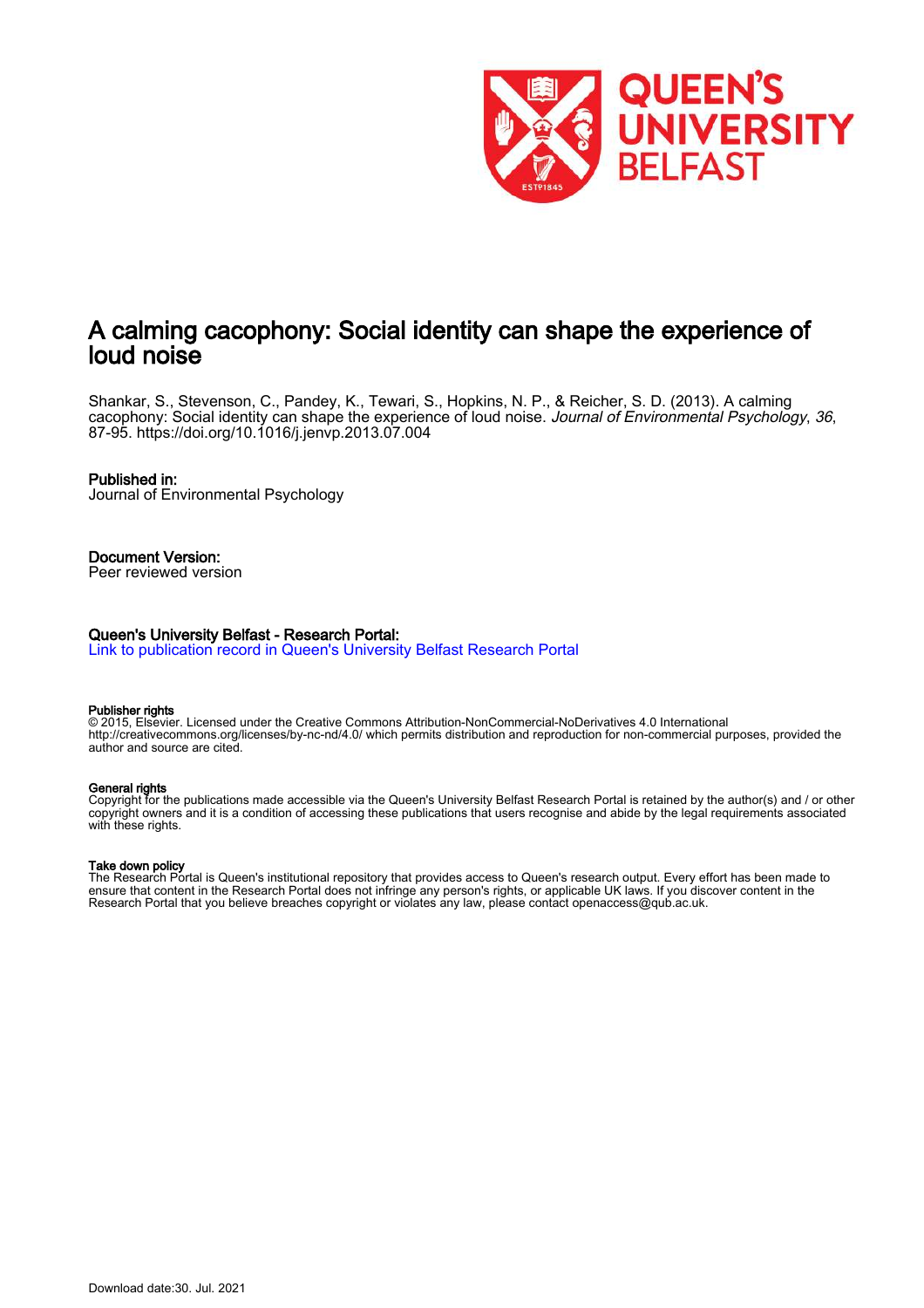A Calming Cacophony: Social identity can shape the experience of loud noise.

Shankar, S.<sup>1</sup>, Stevenson, C.<sup>2</sup>, Pandey, K.<sup>1</sup>, Tewari, S.<sup>1</sup>, Hopkins, N.P.<sup>3</sup> and Reicher, S.D.<sup>4</sup>

- <sup>1</sup> Centre of Behavioural and Cognitive Sciences, University of Allahabad, India
- <sup>2</sup> School of Psychology, Queen's University Belfast, UK
- <sup>3</sup> School of Psychology, University of Dundee, UK
- <sup>4</sup> School of Psychology, University of St. Andrews, UK

**Corresponding Author:** Clifford Stevenson, School of Psychology, Queen's University Belfast, UK. Tel: +44 (0) 2890 974545 Fax: +44 (0) 2890 975486 Email: clifford.stevenson@qub.ac.uk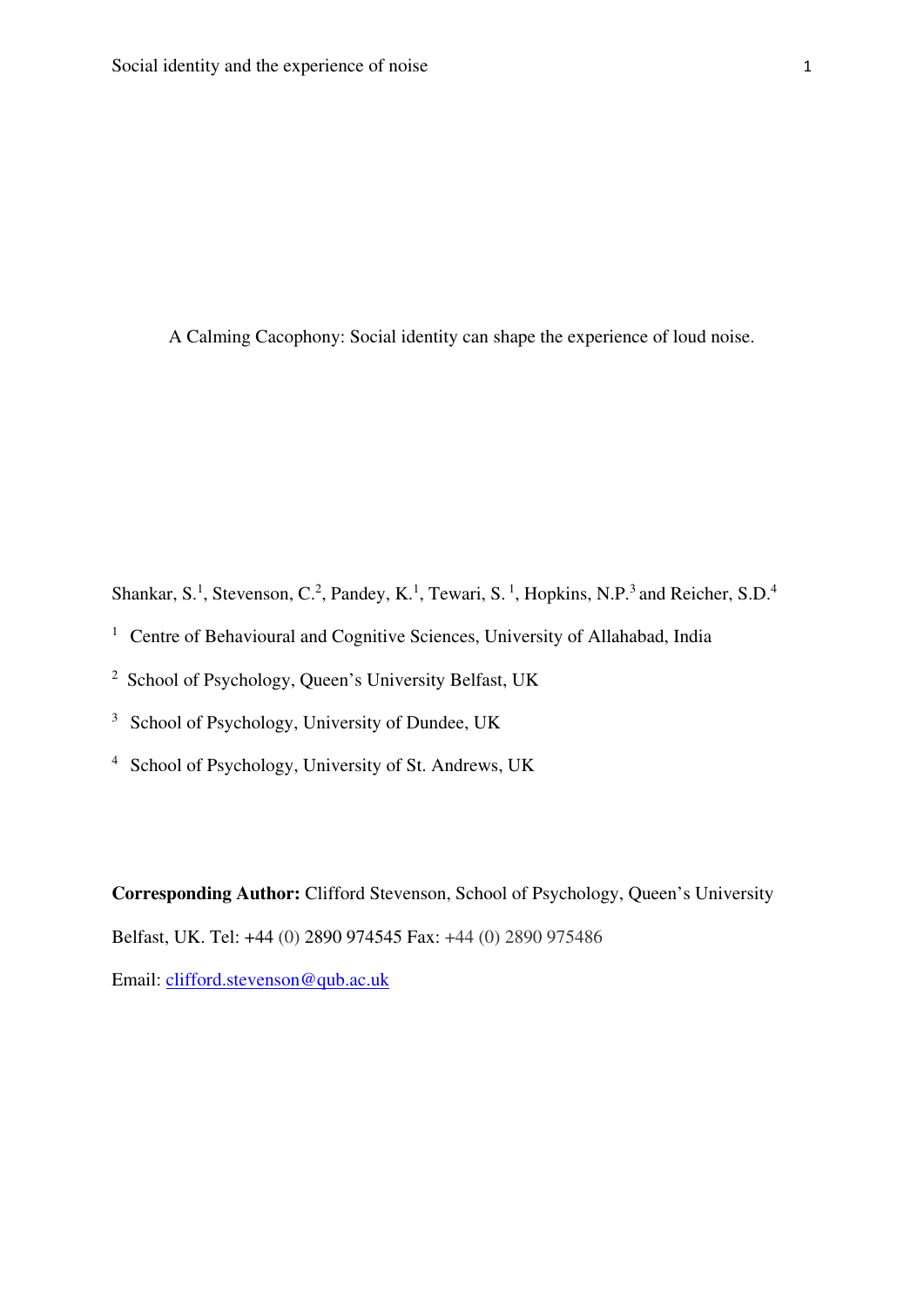A Calming Cacophony: Social identity can shape the experience of loud noise.

#### Abstract

Environmental Psychology has typically considered noise as pollution and focused upon its negative impact. However, recent research in psychology and anthropology indicates the experience of noise as aversive depends upon the meanings with which it is attributed. Moreover, such meanings seem to be dependent on the social context. Here we extend this research through studying the aural experience of a religious festival in North India which is characterised by loud, continuous and cacophonous noise. Reporting an experiment and semistructured interviews, we show that loud noise is experienced as pleasant or unpleasant according to the meanings attributed to it. Specifically, the experiment shows the same noise is experienced more positively (and listened to longer) when attributed to the festival rather than to a non-festival source. In turn, the qualitative data show that within the Mela, noises judged as having a religious quality are reported as more positive than noises that are not. Moreover, the qualitative data suggest a key factor in the evaluation of noise is our participants' social identities as pilgrims. This identity provides a framework for interpreting the auditory environment and noises judged as intruding into their religious experience were judged negatively, whereas noises judged as contributing to their religious experience were judged more positively. Our findings therefore point to the ways in which our social identities are implicated in the process of attributing meaning to the auditory environment.

#### Keywords

noise, sensory experience; religious experience; social identity.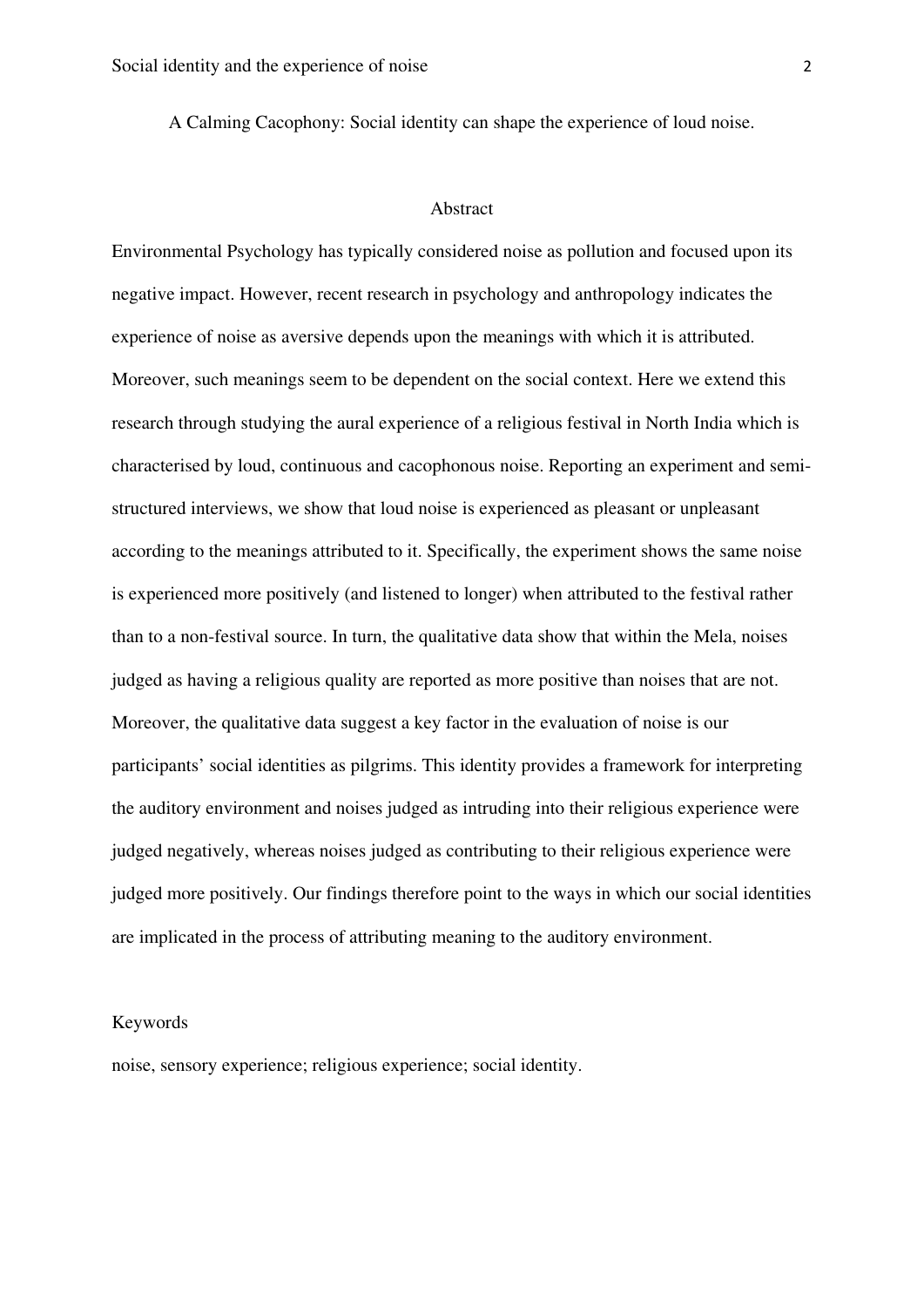#### **1. Introduction**

Typically, noise is conceptualised as a stressor. Certainly, noise pollution adversely affects the lives of millions. Indeed, the US Environmental Protection Agency (EPA) reports that sound which is unwanted because it interferes with such activities as sleeping and conversation causes countless adverse health effects (http://www.epa.gov/air/noise.html).

However, is noise always such a stressor? Or are there contexts in which noise may be experienced more positively? And if so why? These are the questions we address through investigating the experience of a loud auditory environment. Specifically, we investigate pilgrims' auditory experiences at the Magh Mela, a month-long Hindu festival. This occurs every year in Allahabad, Northern India. It is a huge event, attended by millions. Some pilgrims (known as *kalpwasis*) attend for the entire month, living in basic conditions, attending religious meetings, and bathing in the Ganges twice every day. It is intensely noisy. Loudspeakers across the site pump out sacred music, religious discourses and public service announcements. In most places, one can hear several at once. Mark Tully describes just one such moment: "the loudspeakers blaring the messages of the religious organizations were competing with the public address system broadcasting appeals from pilgrims who were lost" (2001, p. 49). Indeed, such is this mix that the auditory environment is not so different from that of a busy Indian street scene.

Yet, for all this ceaseless cacophony, kalpwasis do not report being stressed. In general terms, they talk of being serene and in a state of bliss (Cassidy, Hopkins, Levine, Pandey, Reicher, & Singh, 2007). What is more, there is evidence that this does not just reflect a norm of speaking no ill of the Mela, but rather that well-being is actually enhanced by participating in the Mela (Tewari, Khan, Hopkins, Srinivasan & Reicher, 2012). With regards to the noise at the event, there are reports which indicate that kalpwasis can experience this in positive terms. This is exemplified in the words of one such pilgrim who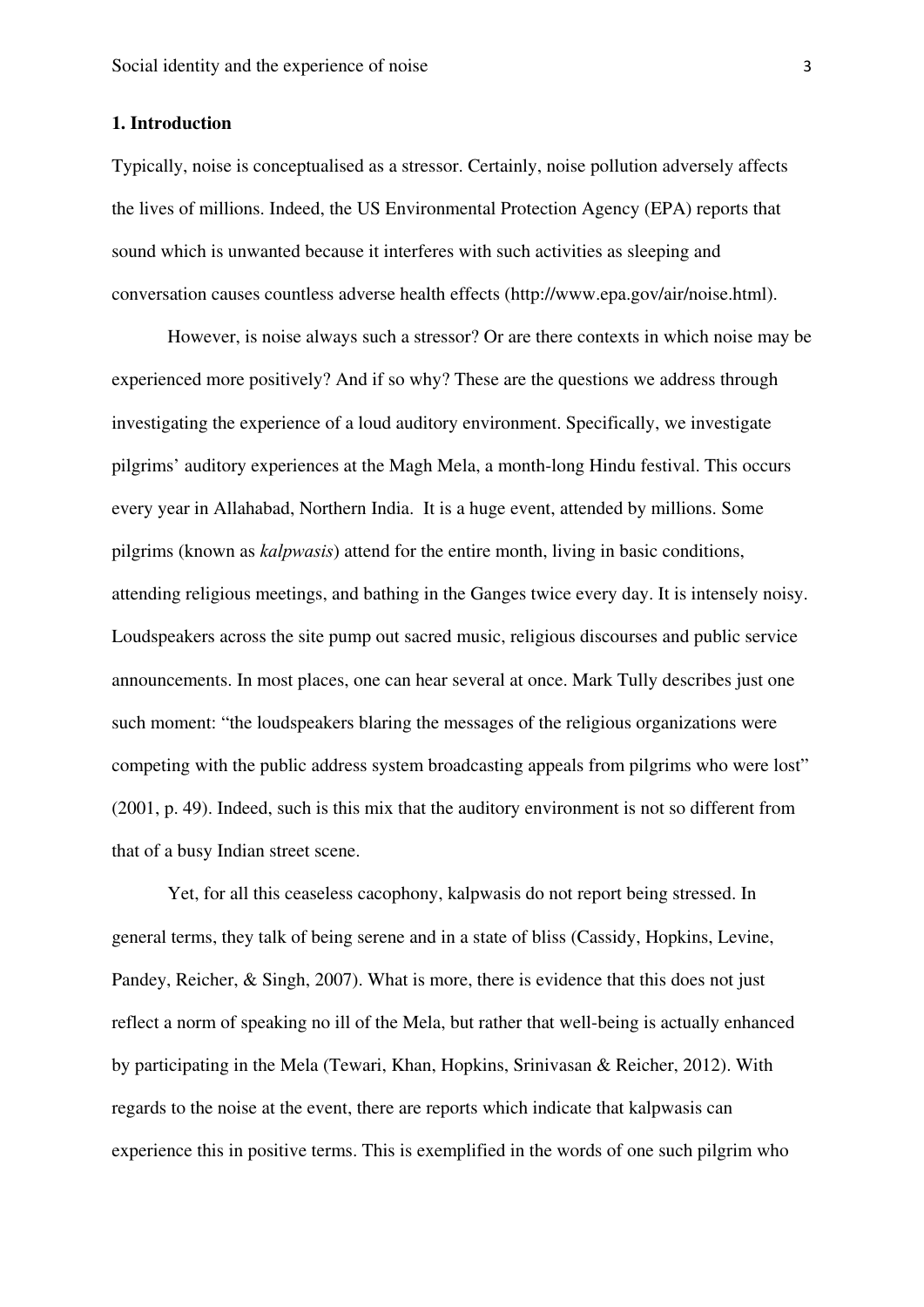draws on the mythical belief that the site of the Mela is at the confluence of not just the Ganges and Yamuna, but also of a third invisible stream - the Saraswati – the river of knowledge. He says, referring to the immersive surrounding sounds: "Oh! This is the real Saraswati. We bathe in the river Ganga and Yamuna, but the real Saraswati is this' (cited in Prayag Magh Mela Research Group, 2007, p. 314).

This is the phenomenon we address in this paper. How, and when, can people experience cacophony, as positive? What does this tell us about the importance of considering not only the physical properties of noise but also the social meanings attributed to it?

### 1.2. *Noise and meaning*

The US EPA's conclusions are rooted in a wealth of empirical evidence. Laboratory studies show exposure to noise leads to lower quantity and quality of sleep, elevated stress-related endocrine secretions (including adrenaline, nor-adrenaline and cortisol), elevated blood pressure, greater levels of self-reported stress, lowered performance on cognitive tasks and the exacerbation of mental illness symptoms (Stansfeld & Matheson, 2003). These various cardio-vascular, endocrine, cognitive and psycho-pathological effects have also been found amongst those living in community settings subject to high noise, notably amongst children living near airports. What is more, environmental noise degrades social relationships, leading to less helping, more aggression and poorer interpersonal bonds (Evans, 2001).

Yet, it is hard to find a direct relationship between the physical intensity of noise and its impact on well-being. There is considerable individual variability in responses to noise (Job, 1988; Ljundberg & Neely, 2007) and such differences account for more of the variability in outcomes than either the intensity or the duration of noise exposure (Fields, 1993; Job, 1988; Wallenius, 2004). This has led to a focus on the subjective experience of noise - rather than the noise's objective characteristics (Passchier-Vermeer, & Passchier,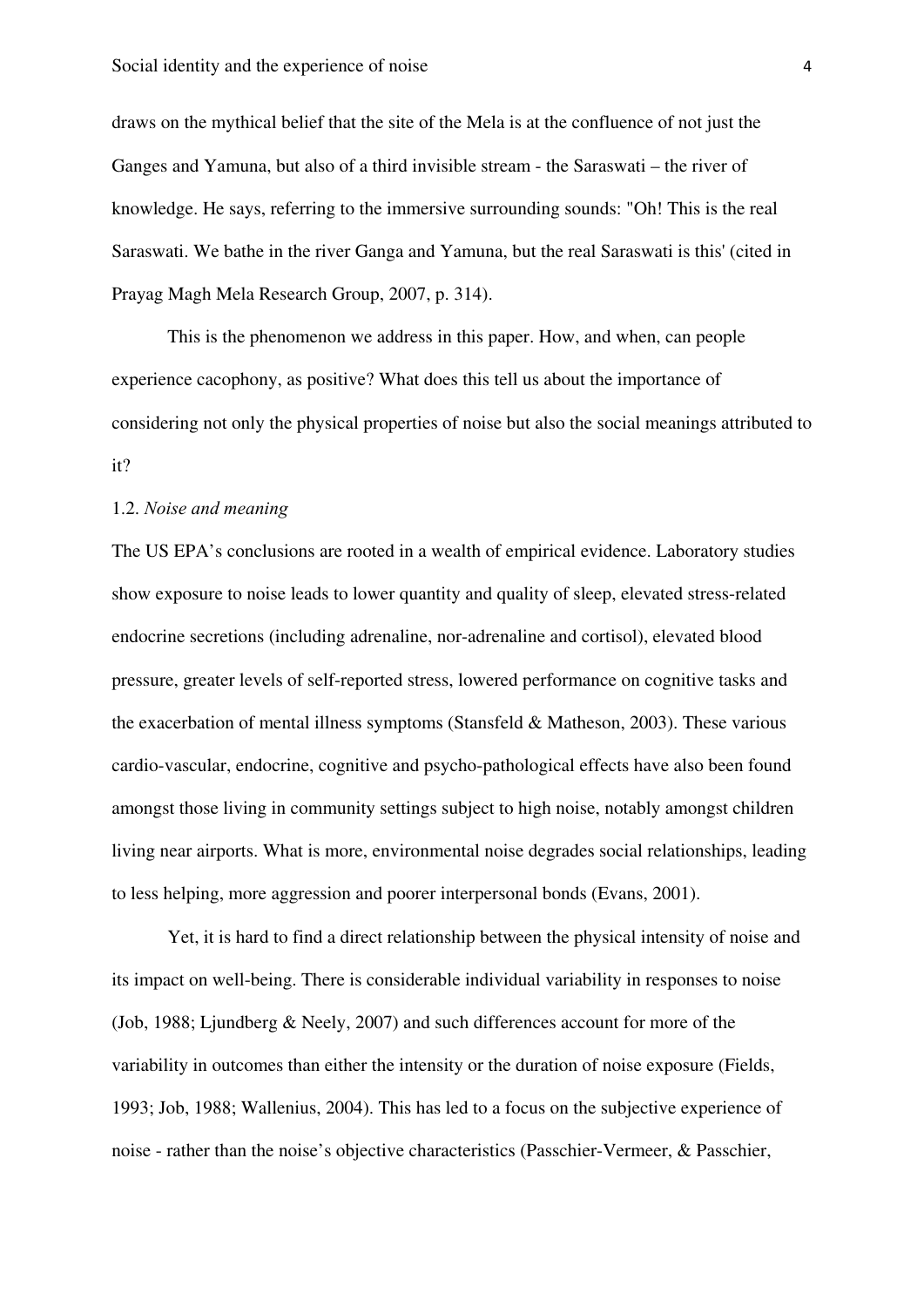2000; Stansfeld, Haines & Brown, 2000). Critical factors in producing 'noise annoyance' (Guski*,* Felscher-Suhr, Schuemer, 1999) include the extent to which ordinary activities are disrupted, the extent to which people have control over the noise source, and the extent to which people are subject to other environmental and personal stressors (Cohen, Evans, Stokols, & Krantz, 1986; Evans & Cohen, 1987; Gidlof-Gunnarsson & Ohrstrom, 2007; Leather, Beale & Sullivan, 2003; Lepore & Evans, 1996; Wallenius, 2004).

Social factors also affect such experiences. Some of these factors are social-structural – for example, those of lower socio-economic status are more likely to be exposed to high noise levels than others (Evans & Kantowitz, 2002). Others are bound up with the social framings of noise. Thus when people living near airports think in economic terms they are less annoyed by the noise than when they think in environmental terms (Kroesen, Molin & van Wee, 2011). Elaborating on the insight that 'noise annoyance' depends on how one 'frames' the stimulus, researchers have suggested the meanings attached to noise may be context dependent. For example, drawing upon Mary Douglas's famous observation that dirt can be thought of as "matter out of place", Bailey (1996: 50) suggests that we can conceptualise "noise" as "sound out of place" This implies our auditory experiences are not simply a reflection of the stimulus's intrinsic properties but vary according to context. For instance, the roar of a crowd at a football match along with the strident blare of loudspeakers playing a team's song, may be judged part and parcel of the footballing experience (and as meaningful 'sound'). Yet, in contrast, the roar of a train or plane passing by the stadium may be experienced as an unwelcome intrusion (and as mere 'noise'). This observation has been developed in social anthropological work which explores the complex relationship between sound and place. Indeed, such work considers how sounds - or rather 'soundscapes' - serve to constitute meaningful environments (Atkinson, 2007; Bijsterveld, 2008; Erlmann, 2004;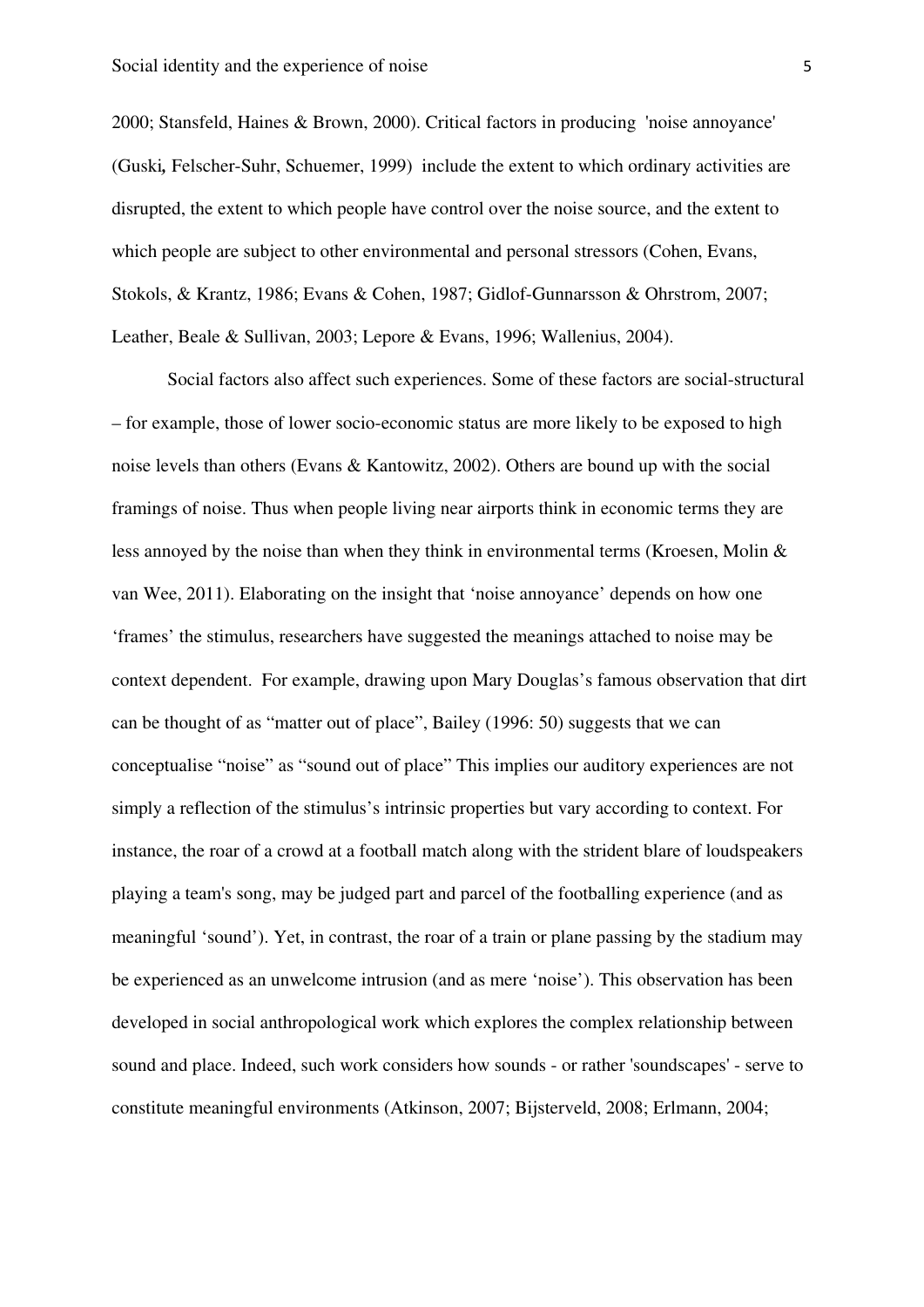Samuels, Meintjes, Ochoa & Porcello, 2010; Thompson, 2002) and are integral to the experience of different spaces (Connell & Gibson, 2003).

Given the importance of attending to the meanings attributed to sounds and to the complex relationship between sounds and space, our research addresses the experience of the soundscape that characterises the Magh Mela. Before elaborating on the precise questions we sought to address and our methodology, there is a need to say more on the Mela's auditory environment.

## *1.3. The Magh Mela at Allahabad*

The Magh Mela is on a 12-year cycle. In the twelfth year (the *Maha Kumbh Mela*) it is claimed that up to 50 million people attend and over 10 million can be present on a single bathing day. Every six years (the *Ardh Kumbh Mela*), somewhere in the region of 20 million participate. Yet, even for the 'routine' yearly gatherings – the *Magh Mela* - millions attend, and hundreds of thousands undertake to remain for the full month. It is no exaggeration to dub this event 'the greatest show on earth' (for a history of the event, see Maclean, 2008; for a contemporary description, see Tully, 2001). Kalpwasis seek to attain religious merit and whilst at the Mela attempt to renounce all worldly ways and everyday comforts in order to live a purely spiritual existence. This purpose is expressed in the name 'kalpwasi' itself which is made of two words: *kalpa*, denoting the transformation of the self through inner resolve, and *vas*, denoting the living out of this resolve. Accordingly, kalpwasis' living conditions are basic. Living in canvas tents, they sleep on the ground and eat one meal a day. This is made up of bland foods, eschewing anything spicy *('tamasic'*) or which might excite the body and detract from the pursuit of the spiritual. They also eschew any other activities (such as gossip) which might distract them from their devotions.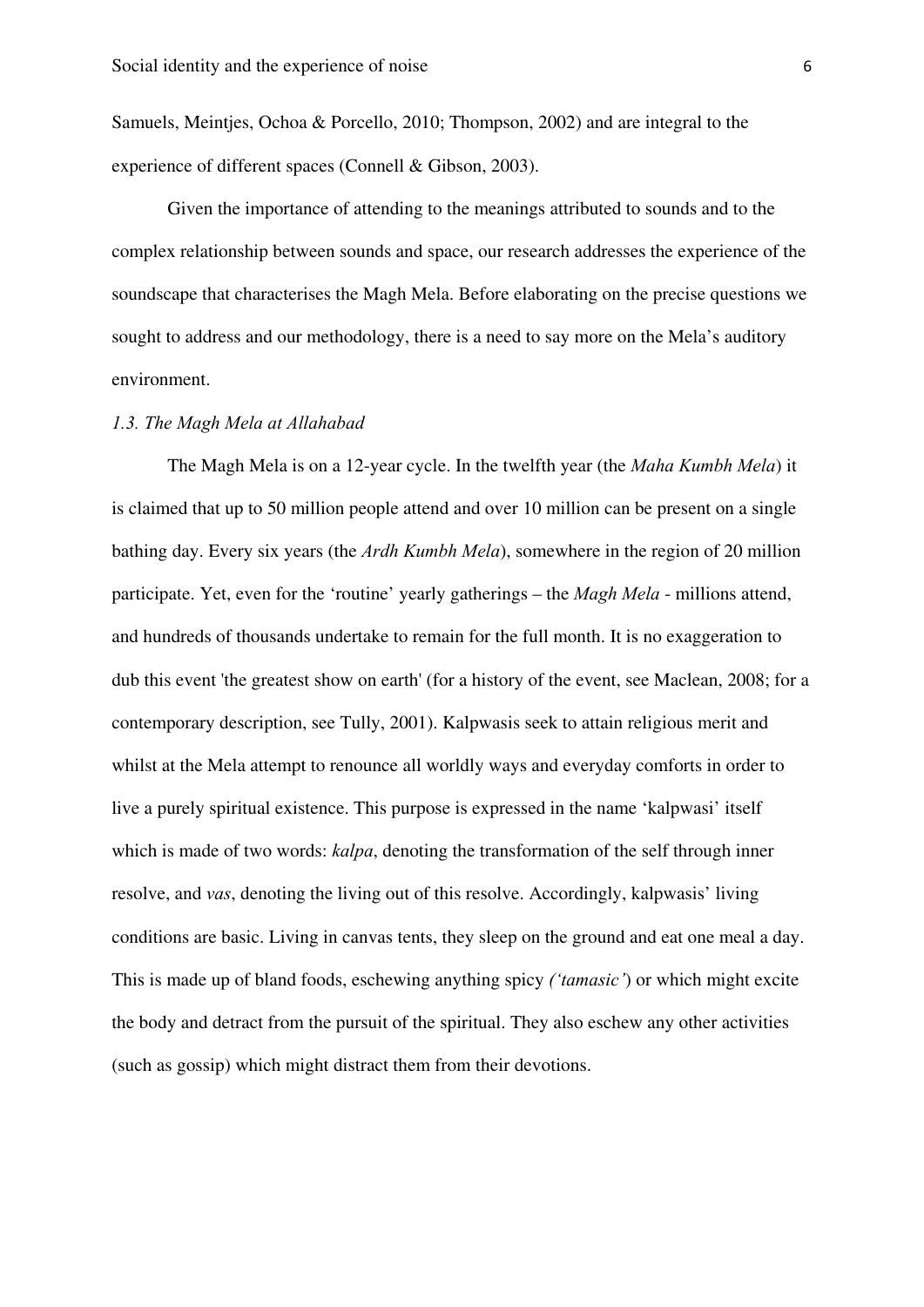Yet, for all this concern with the spiritual, life in the Mela is anything but silent. The kalpwasis' tents are grouped into camps. Some are relatively large, run by religious organisations which have daily meetings where speeches are given and religious dramas are performed. These are amplified and broadcast through loudspeakers. Other camps do not have their own amplified events, but are typically interspersed amongst those that do. According to our observations, there are sound systems attached to camps approximately every 80-100 metres along the main thoroughfares in the Mela. Many camps are religious and between roughly 14.00 and 18.00 hours every day, broadcast talks ('discourses') by religious leaders. Outside of these hours, the sound systems are generally used to play traditional religious music and the recitation of sacred verses (known as *bhajans*). Other camps are operated by political parties, NGOs and social activist organisations concerned with issues such as child exploitation, AIDS and pollution. These also play a mixture of talks and music. The music is never purely popular, but sometimes well-known Bollywood tunes are adapted, the words changed to incorporate religious themes. Finally, in addition to the above is a separate public address system set up by the Mela authorities, with loudspeakers mounted roughly every 25 metres on the main roads of the Mela. Their principal purpose is to convey information about people lost and found. Especially on crowded days, they are almost continuously active. Added to this, are the sounds of car horns, chanting processions, police officers' whistles, and much, much more.

In order to give an idea of the level of noise we took decibel readings on an ordinary day during an ordinary year (Thursday 19th January, 2012) at approximately 17.00 hours. Standing by the entrance to one kalpwasi camp, located well away from the busier areas of the Mela, the level was 76db. Moving to another camp, this time some 60 metres off a main thoroughfare, the level was 76-82db. At a third location, outside one of the larger religious camps on a significant thoroughfare, the level rose to 86db. Moving some 50 metres away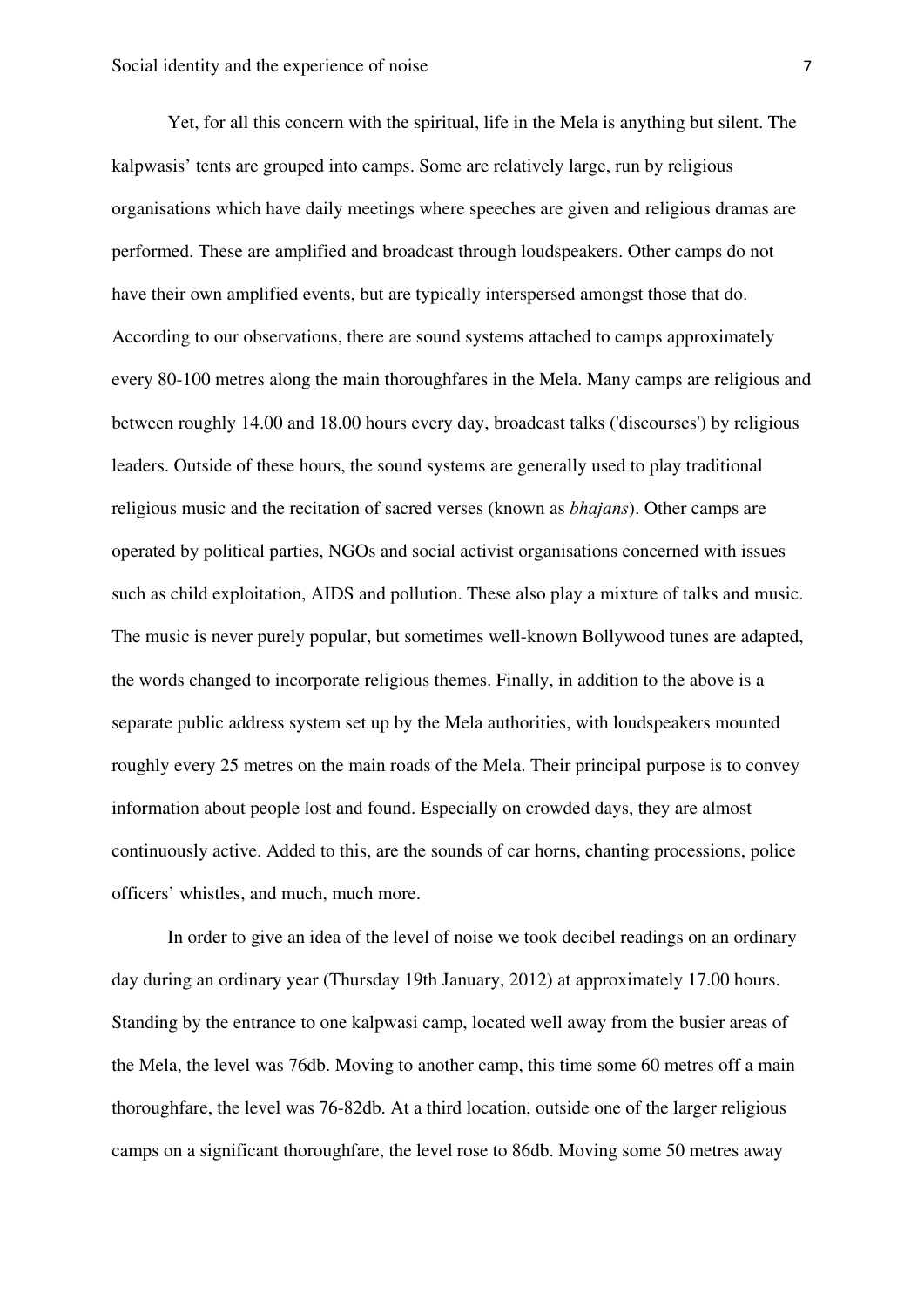from this camp along the road, the level temporarily fell to 74db, but rose to 80-82db every time a public announcement was made. Finally, at a point on a main thoroughfare, between two camps broadcasting two different discourses, the level was 95db. In sum, the noise level was rarely below 75db, was mostly around 80-85 db and occasionally rose to around 95db and all this on a 'quiet day' in the Mela. Needless to say, the tents afford virtually no sound insulation.

To give some perspective, according to the website of the US National Institute on Deafness and Other Communication Disorders (NIDCD - see

http://www.nidcd.nih.gov/health/education/teachers/pages/common\_sounds.aspx) 80 db is the point at which noise becomes annoying and interferes with conversation, 85db is the point where exposure of 8 hours or more causes hearing damage, no more than 15 minutes of unprotected exposure is recommended for sounds in the range 90-100db, music concerts and sports stadium crowds rarely exceed 110Db. By these guidelines, then, the sounds of the Mela are at a level where they are very annoying, almost constantly disrupt conversation, and are often damaging.

The significance of the aural dimension to the Mela may best be conveyed by considering how it features in kalpwasis' everyday routines. Throughout the 2011 Mela two of the present authors lived alongside kalpwasis and documented their daily routines. Observational data gathered throughout this period testify to the inescapable nature of the sounds of the Mela. The researchers and those they lived with were woken early (e.g., at 4.00 am) by the loudspeakers playing *bhajans* which would continue throughout the morning. So too, in the afternoons and early evenings, they were surrounded by the sounds of various discourses. In addition, there were frequent processions of groups of kalpwasis accompanied by vehicles with blaring horns and mobile sound systems, and as these passed they could elicit noisy responses from observing kalpwasis (e.g., 'Jai Maa Gange!': Hail Mother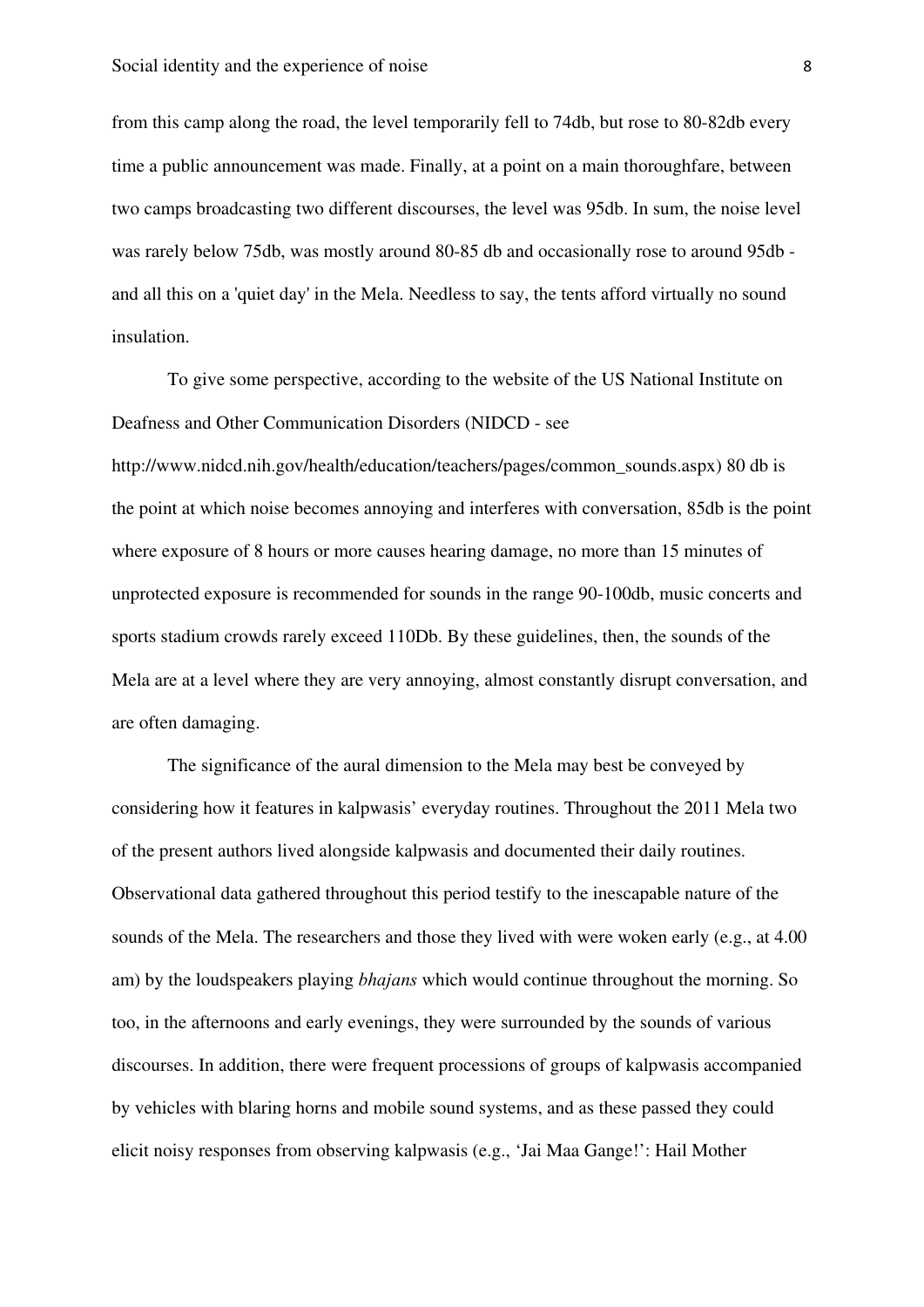Ganges!). It is also apparent that although there was a spatial dimension to these sounds such that at different locations different sounds could predominate (here *bhajans* and chanting, there more secular sounds, e.g., music, announcements, car horns), there were many occasions when different sources could be heard simultaneously, such as that as mentioned above, the auditory environment is sometimes not so different from that of a busy Indian street scene.

If these sounds formed the background to the Mela they could also be foregrounded as topics of conversation with kalpwasis commenting on how they had to shout to be heard. Accordingly, we can be sure that the Mela was experienced as loud and that this loudness was a noticeable feature of everyday life. Moreover, as the two researchers also lived with the kalpwasis in their home villages it is possible to appreciate something of the contrast between the noise of the Mela and the quiet of village life.

With this description in mind, let is return to our original question: how can such a constant cacophony be described as 'blissful'? Can this be understood in terms of how these sounds are understood to constitute rather than compromise the essence of the event? *1.4 Research strategy* 

In order to address kalpwasis' experience of the Mela's auditory environment we conducted two studies. In both our data were obtained from kalpwasis during their pilgrimage at the Mela. The first is experimental and the second is based on semi-structured interview data. In combination, these two studies are designed to both demonstrate and understand the role of social processes in shaping kalpwasis' auditory experiences.

The first study addresses the basic question of whether the social meaning of a sound impacts its evaluation. As discussed above, there is growing interest in this idea, and we have already discussed how the loud roar of a crowd at a football match may be experienced differently by the fans from the loud roar of a train passing by the stadium. However, such a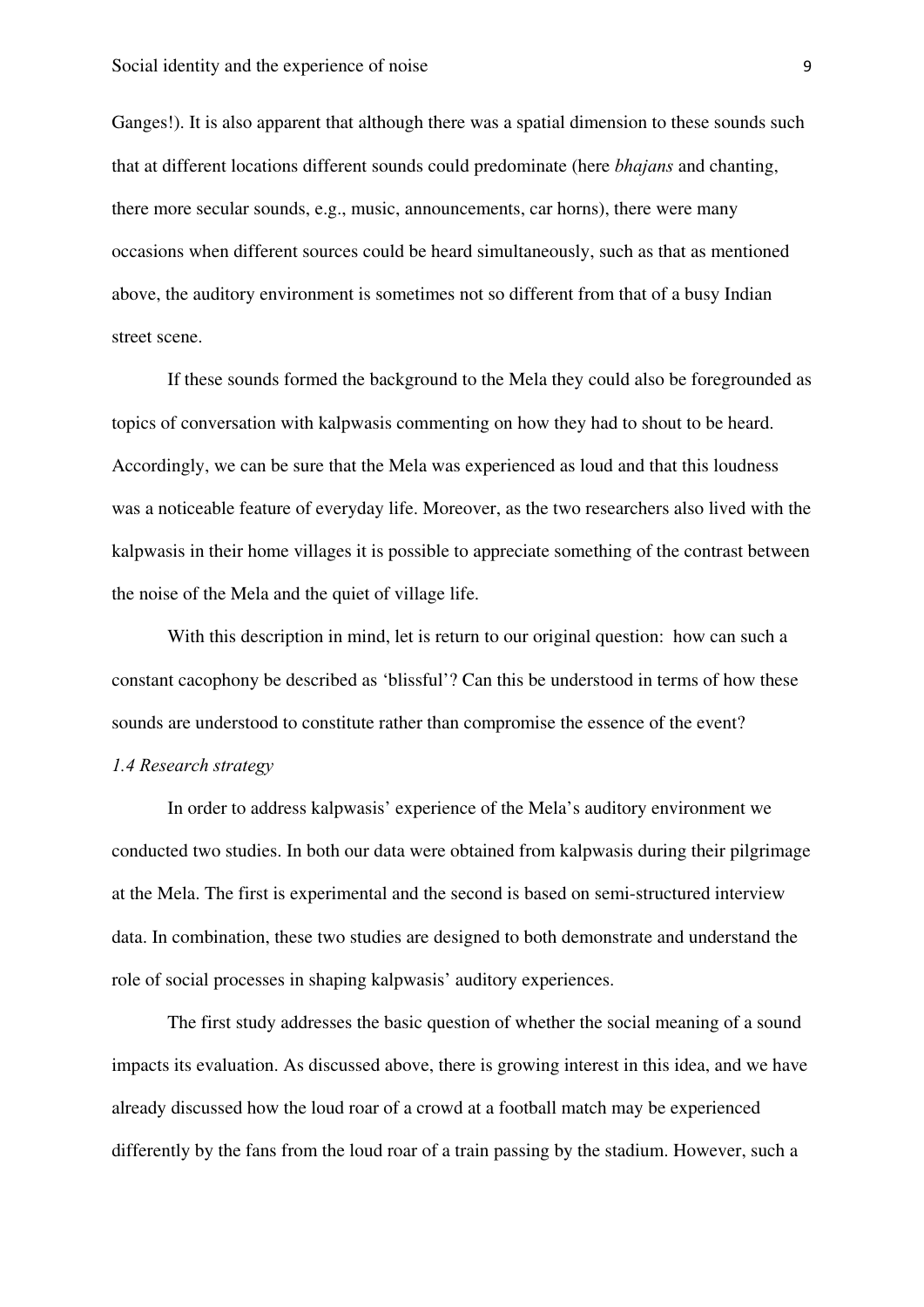comparison confounds two issues. It may be that the roar of the crowd is more positively evaluated because it is in some sense meaningful to crowd members. But, it is equally possible that this positive evaluation arises because the stimuli differ. Perhaps the intrinsic properties of roaring voices (the pitch, tone, and timbre etc.) are just more intrinsically pleasant than those of a train? A more rigorous investigation of the role of social meaning in the experience of noise would be one in which the auditory stimulus is kept constant and its social meaning manipulated. This is exactly the logic to our first study in which we play kalpwasis an identical sound-clip but manipulate its social framing. Accordingly, we took advantage of the fact that the mix of sounds at the Mela arising from the simultaneous and competing broadcasts from different loud-speaker systems can resemble the sound of a busy Indian street scene. Specifically, we created an experimental stimulus that sounded as if it could come from either the Mela or such a city street, and manipulated its labelling, such that it was either associated with the Mela or with city streets. To find a difference in kalpwasis' evaluation of this stimulus as a function of its social framing would constitute strong evidence that meaning matters.

Our second study builds on the first. If the same auditory stimulus is experienced more positively when framed as Mela-related, the obvious questions to be explored concern just how kalpwasis experience Mela-related sounds, and what this tells us about the processes involved. Accordingly, our second study reports data from a series of semi-structured interviews with kalpwasis during their Mela pilgrimage. These interviews allow us to explore the ways that kalpwasis experience sound, their reactions to different types of sound, and the various factors that lead the sounds of the Mela to be experienced more or less positively.

# **2. Study one: An experimental investigation of the auditory experience of Mela-related sound.**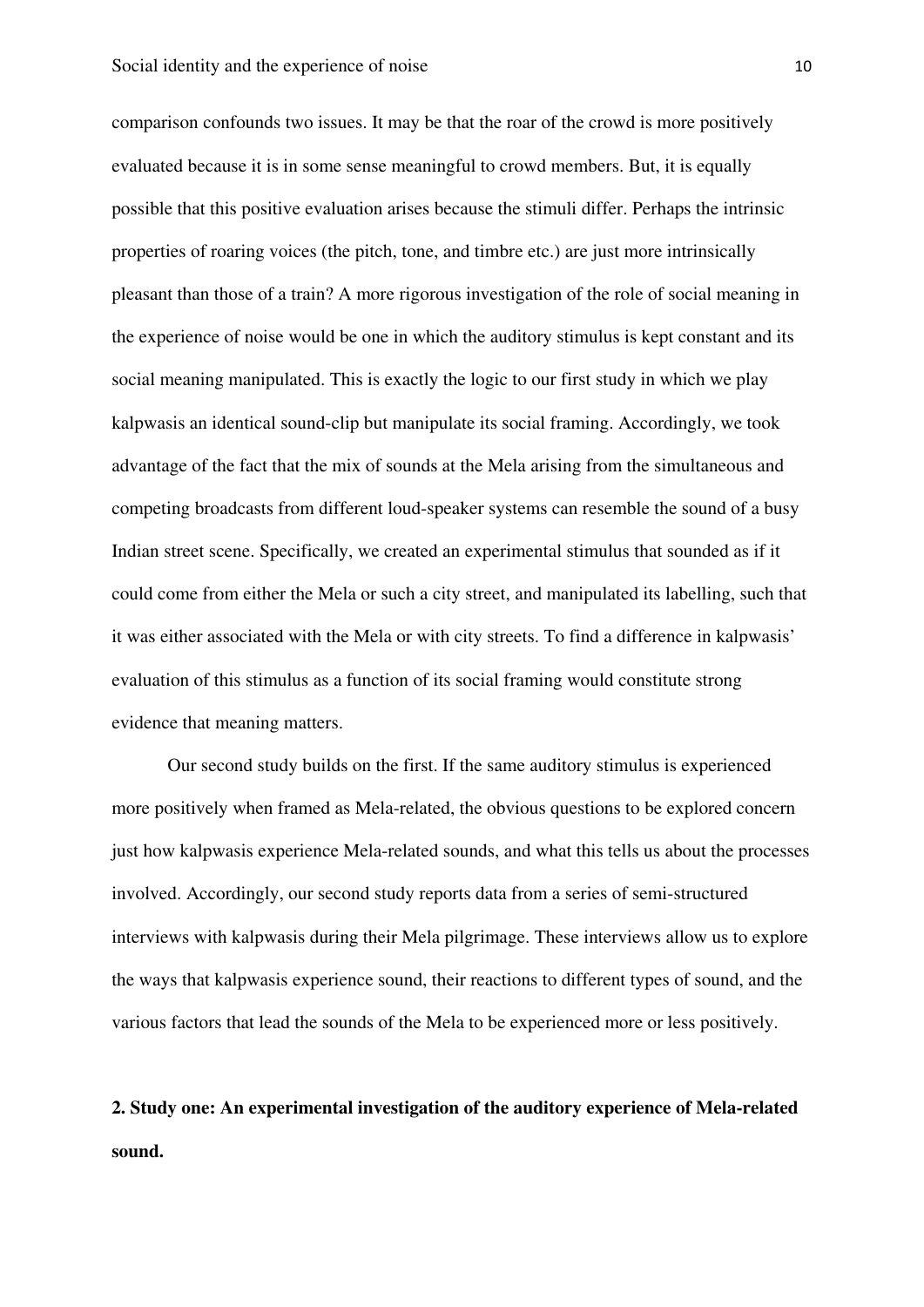To explore the role of social meaning in auditory experience we conducted a two-condition between subjects design experiment. Kalpwasis attending the Mela listened to a sound-clip that was constant across condition. In one condition they were told it was recorded in the religious festival itself ('Mela' condition). In the other they were told it was recorded in busy city streets ('City' condition). We reasoned that when the sound was associated with the Mela it would be judged as less aversive than when it was associated with city streets. We therefore predicted that compared to the City condition, those in the Mela condition would (after listening to the sound) report elevated mood, greater interest in the sound-clip and less physical discomfort. We also predicted they would listen to the clip for longer.

#### *2.1 Method*

## *2.1.1 Participants*

Thirty two male Kalpwasis ( $M$  age = 65 years) participated (City condition = 16; Mela condition = 16). Participants were recruited from those passing along a road close to the testing station.

## *2.1.2 Procedure and measures*

Testing took place in a tent located in the Mela. The sound-clip comprised a mix of sounds. Some were recorded at the Mela and some from elsewhere (including city street noises). This mix was overlain with white noise. The result was a mix in which it was difficult to identify any specific sounds. Pilot-testing confirmed it was ambiguous. The clip was played at a level which pilot testing showed was uncomfortable for the participant population (90 dB). Participants were told '*we are going to play a tape which lasts for a short while. We will put the headphone on your head, you have to listen to the tape as long as you can and when you need to stop – simply take off the headphones yourself'.* In the City condition, the instructions explained '*we have jumbled together various sounds from the city – for example, from markets, from railway stations, from bus station, from various places in the city. OK?*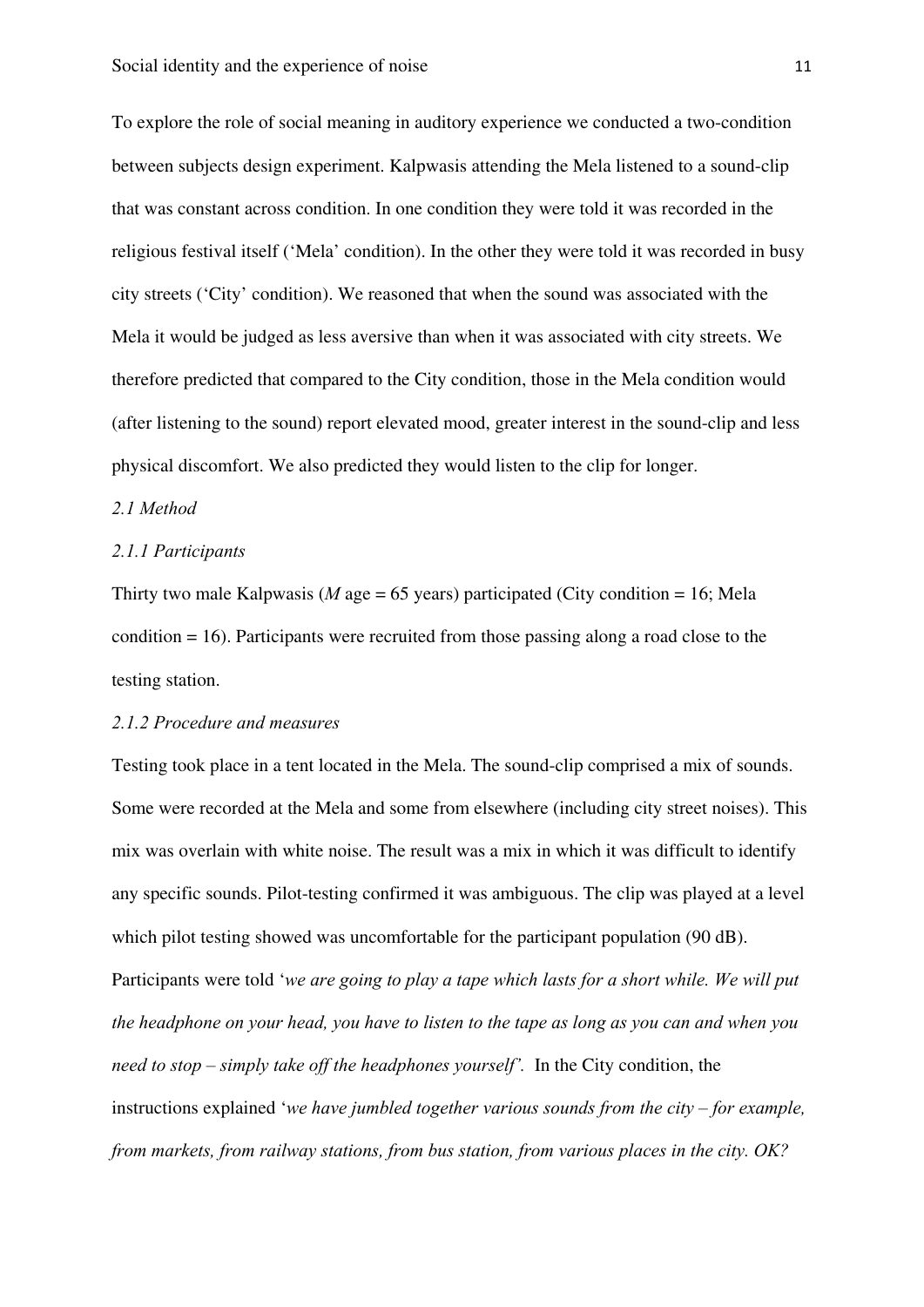*So now you are going to listen to the sounds of the city.'* In the Mela condition, the instructions explained '*we have jumbled together various sounds from the Mela – for example, religious broadcasts over the loud-speaker system, from the Ghats on the Ganges, from the Sangam, from various places in the Mela. OK? So, now you are going to listen to the sounds of the Mela.'* 

The time between starting the sound-clip and when the participant removed the headphones was recorded (unobtrusively) by stopwatch. After removing the headphones, the participant completed a brief questionnaire. Participants rated how *interesting* they found the sound-clip, and completed six items concerning their mood: they rated the degree to which they felt *cheerful, relaxed, calm, irritated, tense* and *disturbed*. All answers were obtained on a five-point scale. In order to produce a measure of mood, scores on the last three items were reversed and an average obtained across the six items (*Cronbach's alpha* = .96). Participants also completed a question on the level of discomfort associated with the sound. This question showed six faces with varying expressions of discomfort (Hicks, 2001). They also provided demographic questions and completed an open-ended manipulation check item asking where the sound they heard came from.

## *2.2. Results*

One participant failed the manipulation check question and so was excluded from all analyses. As those in the Mela-condition were older  $(M = 65.56)$  than in the City condition  $(M = 61.80)$   $t(29) = 2.51$ ,  $p = .018$ ) the parametric analyses of between-condition differences included age as a covariate (all tests reported are two-tailed).

Participants' mood ratings were more positive in the Mela  $(M = 4.00 \text{ } SE = .18)$  than City condition ( $M = 1.55$ ,  $SE = .19$ )  $F (1,28) = 80.00, p \le .001, \eta^2 p = .74$  (the effect of the age covariate was non-significant). The sound-clip was judged more interesting in the Mela  $(M = 3.78, SE = .27)$  than City condition  $(M = 1.57, SE = .28)$   $F (1,28) = 29.73, p \le .001, \eta^2 p$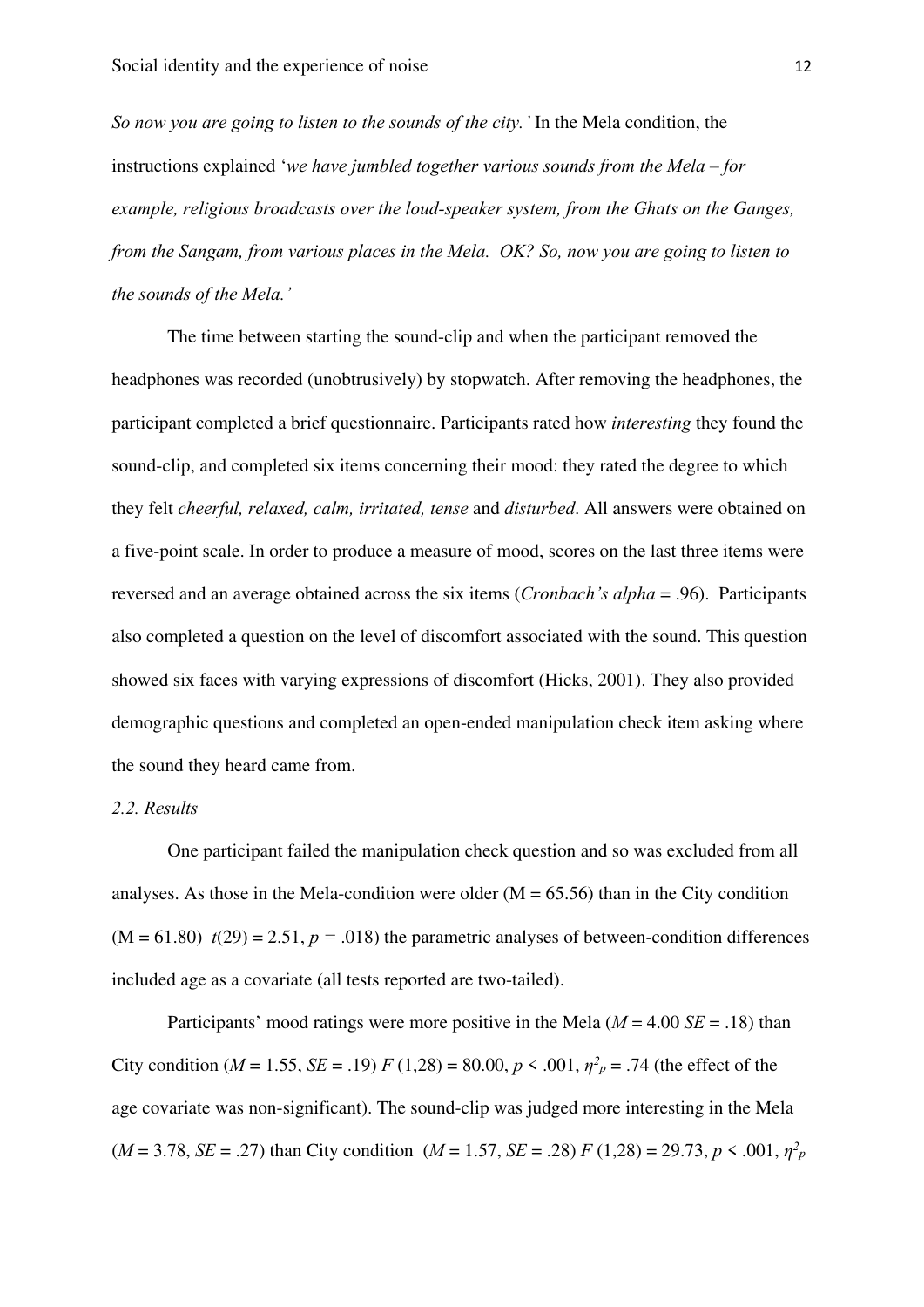= .52 (age was non-significant). The sound clip was also judged to be less uncomfortable in the Mela ( $M = 1.77$ ,  $SE = .22$ ) than the City condition ( $M = 4.92$ ,  $SE = .23$ )  $F(1,28) = 87.16$ ,  $p \leq 0.001 \eta^2$  = .76 (age was non-significant). With regards to the amount of time that the clip was listened to, those in the Mela condition  $(M = 75.69 \text{ sec}, SE = 9.52)$  listened for longer than those in the City condition ( $M = 40.40$  sec,  $SE = 9.86$ ),  $F(1, 28) = 6.04$ ,  $p = .02$ ,  $\eta^2 p =$ .18 (again, the age covariate was non-sigificant). As the distribution to the listening-time data was non-normal (*skewness* = 1.93,  $SE = .42$ ; *kurtosis* = 5.08,  $SE = .821$ ), we repeated the analysis using the non-parametric *Mann-Whitney* statistic. This confirmed the conditions' distributions differed ( $p = .048$ ).

#### *2.3. Study one discussion*

As predicted, when the sounds were believed to originate in the Mela (as opposed to the city) participants reported more positive mood, higher level of interest in the stimulus, and less discomfort. They also listened to it longer. All this is as predicted and shows that the social framing of a sound affects the way it is evaluated and experienced.

This suggests that, if pilgrims at the Mela do evaluate the loudness of the environment favourably, this cannot be put down to a tendency for kalpwasis to rate everything favourably in a completely undiscriminating way. As we have seen the same sound is judged negatively when attributed to the city.

In addition, these data suggest that favourable evaluations of Mela-related sounds may not be explicable in terms of the distinctive nature of the sounds therein (but are bound up with the meaning associated with those sounds). As we have noted, the mixing of the output from multiple loudspeakers, the cries of hawkers, the babble of the crowd and the horns of passing traffic make what one hears in the Mela comparable to what one hears in busy city streets. Indeed, were it not for this similarity then our study would have lacked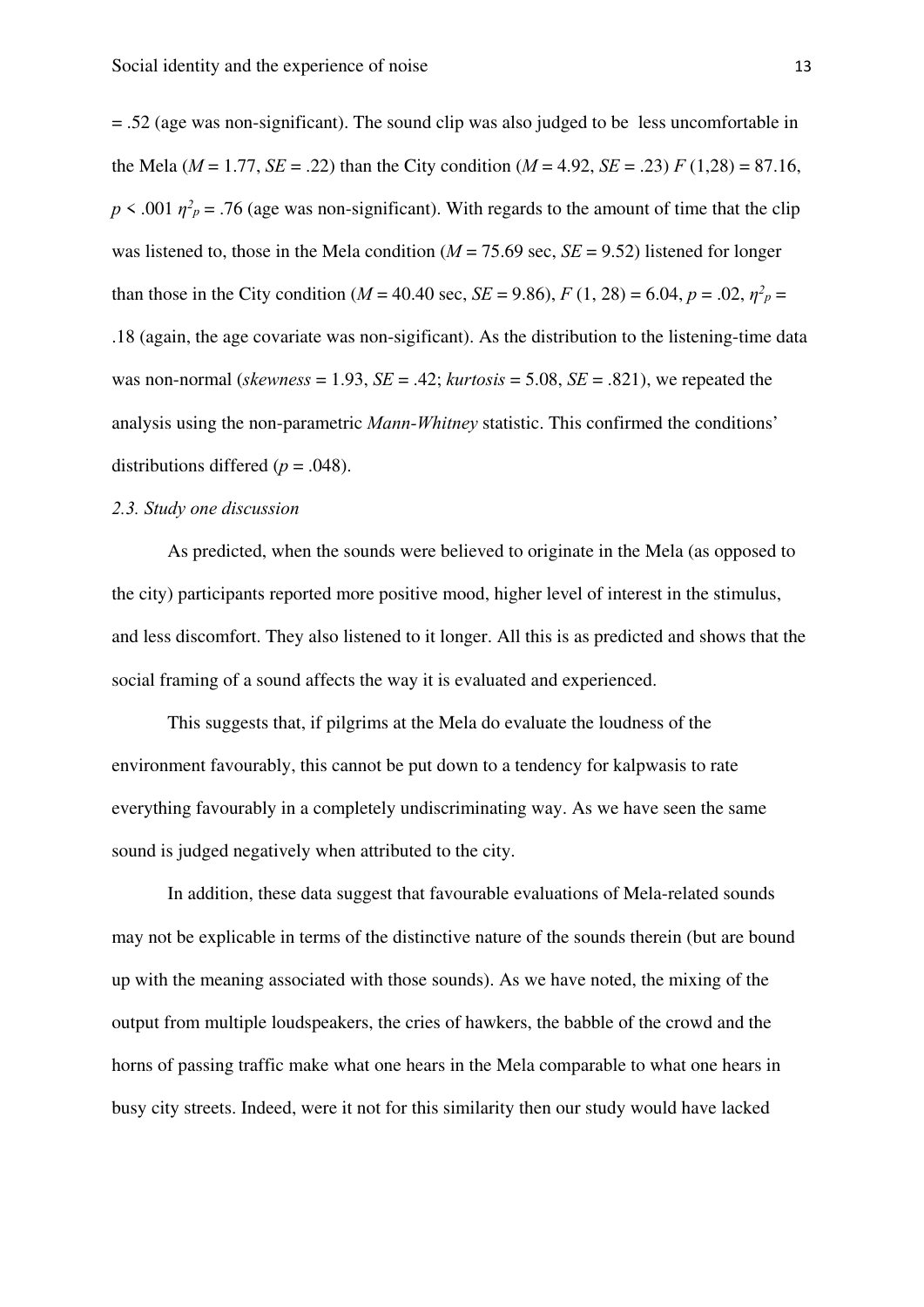credibility and participants would not have been equally willing to accept the cover story irrespective of whether we attributed our sound clip to the city or to the Mela.

But if the study provides strong reasons to consider that social framing rather than physical characteristics underlie the ways that pilgrims experience the loudness of the Mela, it remains to determine exactly how this social framing works. There are at least three possibilities. The first is in terms of *valence*. That is, the Mela is seen as a positive context (more positive than the city) and so anything associated with it, including sounds, will be evaluated more positively. The second is in terms of *consonance*. That is, the study took place in the Mela. Hence sounds are evaluated in terms of how fitting they are with that context. When sounds are believed to be city-related they are less fitting and hence evaluated less positively than when they are believed to come from the Mela itself. The third is in terms of *social identity*. That is, the study took place with Hindu pilgrims (kalpwasis) for whom participation in the Mela is central to their self-definition. Anything which goes towards constituting that event could therefore positive for them. Hence Mela-related sounds are evaluated more positively than sounds from elsewhere.

The design of this experimental study does not allow us to distinguish between these different possibilities. Accordingly, we now turn to a more in-depth study of the meanings that noise has for kalpwasis in the Mela, whether there are particular noises that they find more or less positive than others, what it is about noise that makes it positive and how this speaks to the role of valence, consonance and social identity in explaining the framing effect that we have demonstrated experimentally here.

# **3. Study two: An interview-based investigation into the significance of sound in the Mela**

#### *3.1 Method*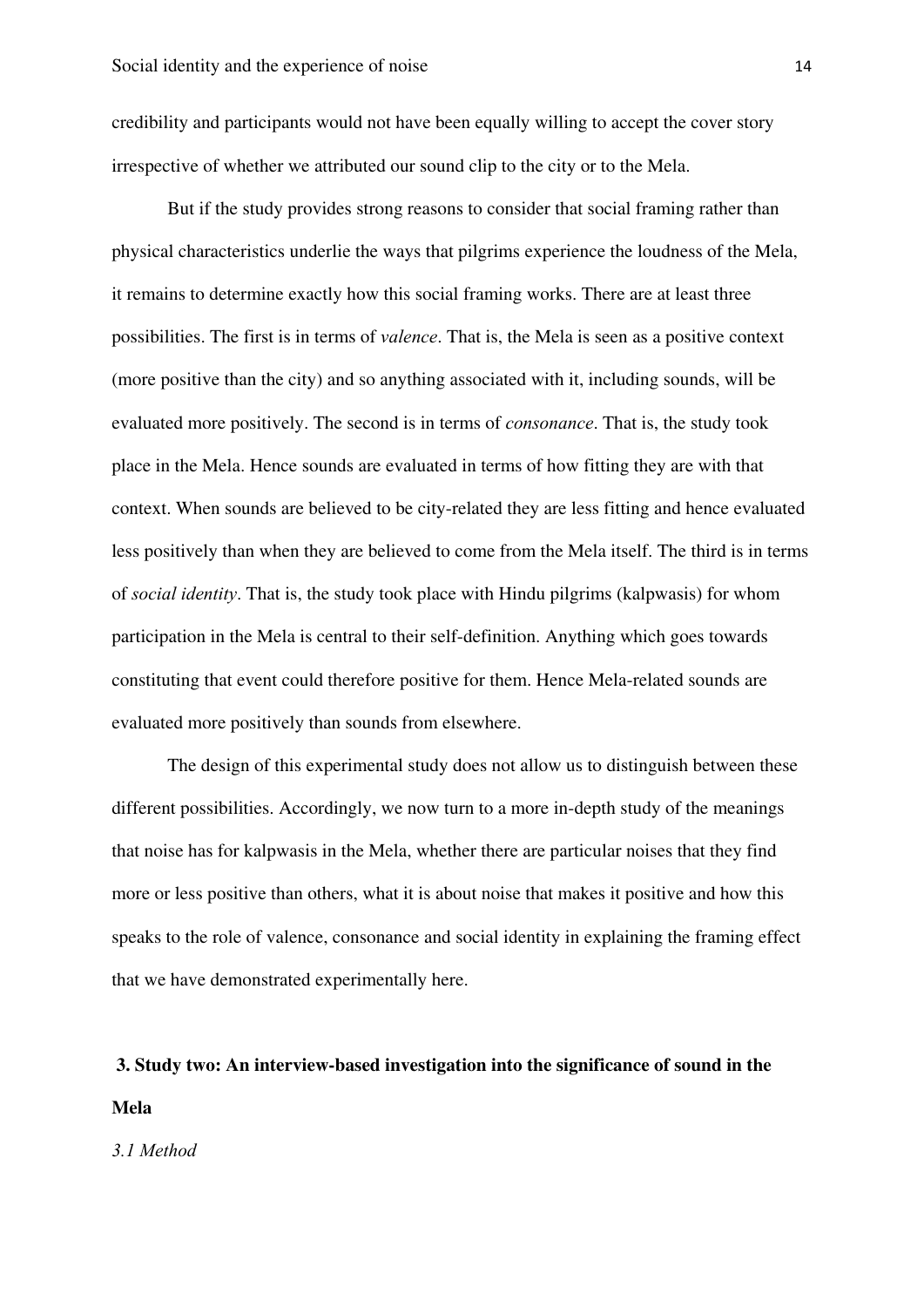Semi-structured interviews were conducted with 37 kalpwasis attending the Magh Mela in 2010. Interviewees were strategically sampled from the broader population of kalpwasis using a quota strategy intended to span the diversity of age, gender, caste and regional backgrounds – variables known from previous research to impact upon the perception and experience of the Mela. The resultant sample contained 24 men and 13 women with an age range of 40-83 years of age and a mean age of 63.5. Of these 24 were 'Brahmin' or priestly caste (high caste), 5 'Kshatriya' or warrior caste (high caste) and 8 'other backward caste' (low caste). These proportions closely match the caste distribution of pilgrims as found in the survey samples of this pilgrim population (e.g. Tewari et al., 2012). On average, the respondents had attended 12 previous Melas (mean  $= 11.8$ ). Their education status varied from uneducated to Ph.D. The interviews were conducted across the different residential areas of the Magh Mela by gaining access to different camps with a view to obtaining respondents from across gender, age and caste groups.

In order to access these participants, the interviewers approached residential camps and negotiated entry through a gatekeeper (typically the 'Panda' or religious leader). The interviewers explained the purpose of the research to the participants and assured them of the anonymity of their responses. In some cases it was nearly impossible to rule out the participation of the other participant(s). In these cases the primary respondent was always noted and the questions addressed primarily to them. The interviewers were two trained social psychologists who spoke Hindi, English and relevant local dialects. Given local cultural norms governing gender interactions, the females were typically interviewed by a female interviewer and males by a male interviewer, except in cases where multiple participants afforded a mixed gender exchange.

The interviews were semi-structured and conducted in Hindi or local dialects. They were designed to cover a series of themes important in the context of participation,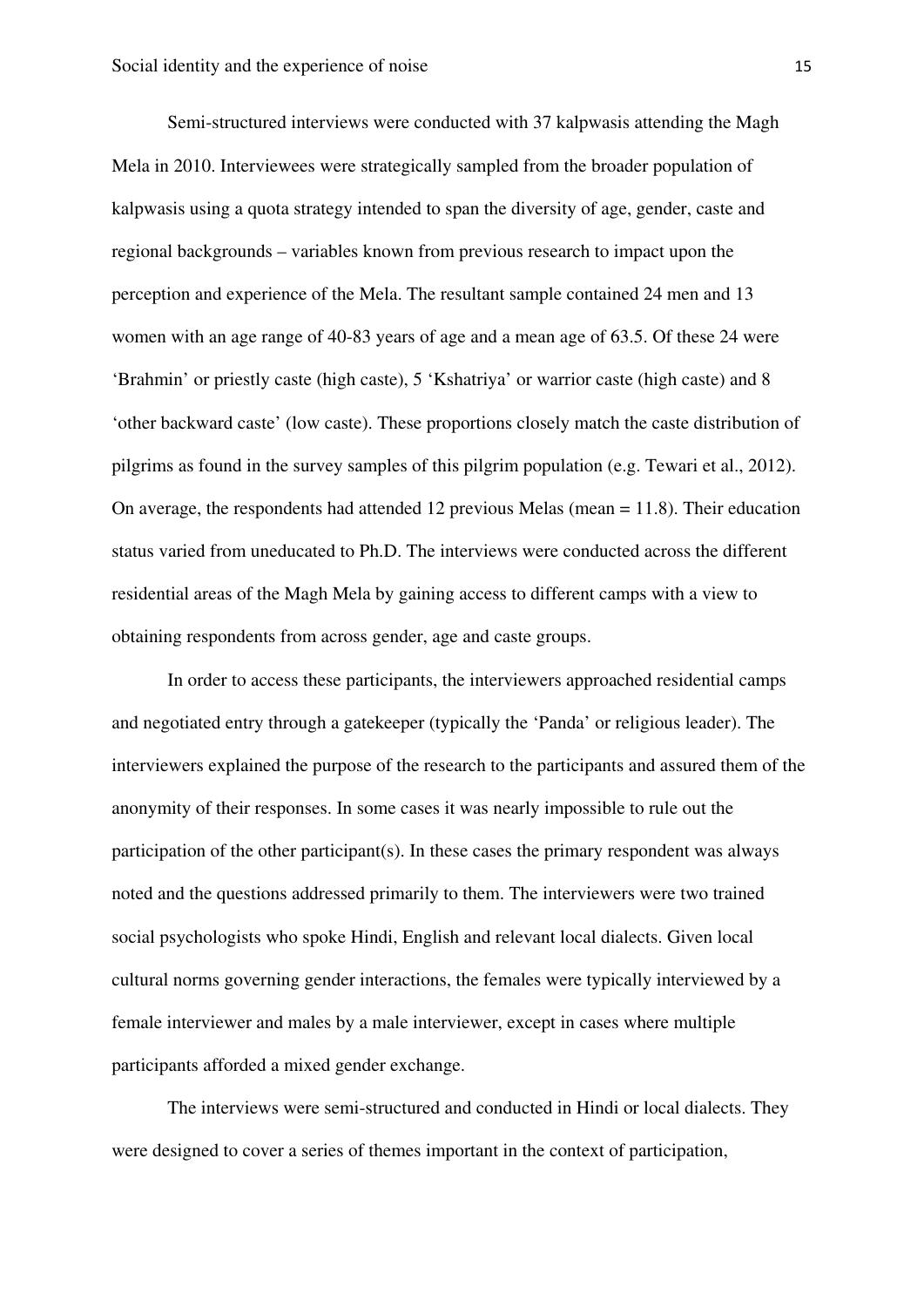experiences and practices in the Mela. The interviews generally lasted between 30 minutes to 80 minutes. All interviews were recorded, transcribed and translated in English by the interviewer and rechecked by the second interviewer.

A theoretically guided thematic analysis (Braun & Clarke, 2006) was conducted on the resultant data corpus. All data was incorporated into the data analysis package Atlas.ti for coding and all instances in which respondents made reference to their temperature or that of the environment were identified. From this, three main themes or recognisably discrete ways of talking about the experience of noise were identified which exhaustively accounted for all of the data. Exceptions or deviant cases were identified by the analysts and discussed thoroughly between the authorial team until the themes were reorganised and an exhaustive account of the data could be generated.

## *3.2. Analysis*

Our analysis of the interview data is organised as follows. First, we consider how participants describe the auditory environment and its significance for them. Second, we explore how participants differentiated between various auditory stimuli and evaluated them differently. Third, we consider how the overall auditory experiences of the Mela (that is, its 'soundscape') impacted on the everyday lives and experiences of our participants. *3.2.1. Social significance and evaluations of noise at the Mela:* The first, and most basic point to be made is that our respondents routinely reported that the Mela was a very loud place. One (P25), for example, described being surrounded by loudspeakers broadcasting different sounds from different camps. She characterised the result as a '*cacophony*' of noise which makes routine conversation almost impossible:

Extract 1: (P25: 60 yr old female) *P25: for me if anyone comes here I will have to shout otherwise nothing can be heard I: OK P25: That's it. Otherwise, it is the sound of God's name coming in your ears I: coming in your ears?*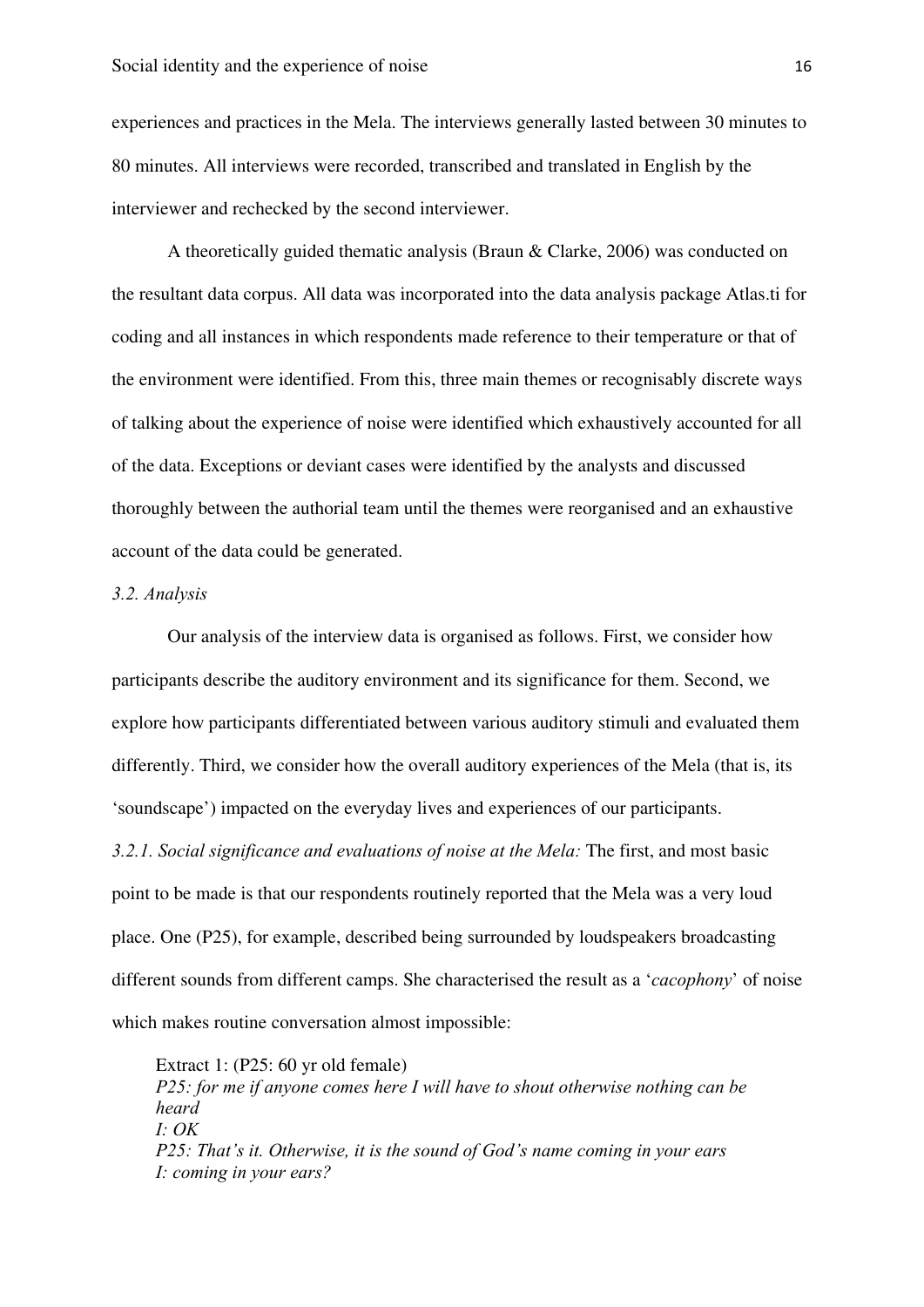## *P25: it is good.*

What is striking here is that, despite the disruption, the noise is characterised as '*good*'. What is more, it is good because it is *'the sound of God's name coming in your ears'*. What she means by this is that the loudspeakers are broadcasting religious music, religious chants and religious discourses. They are, quite literally, conveying the names of Hindu deities. What counts for her evaluation, then, is not the level of the noise, but its content and meaning to her as a kalpwasi.

Even when interviewers insisted that the level of the noise must be bothersome, respondents would resist the suggestion and on the same grounds as above. As the next extract makes clear, it seemed self-evident to these kalpwasis that the name of God cannot be experienced negatively:

Extract 2: (P18 R2: older female)

*I: yes. The sound systems here keep running all day. Aren't you ever bothered by this, that there is noise all the day and all this….. P18 R2: no we don't have any problem. The sound of God's name is playing, why will we feel bad?* 

It may be that part of the pleasure lies in the precise nature of the message - in the stories that are told and the language that is used. But first, this is unlikely in cases where different sound systems are clashing and the details are hard to make out. Second, even when people cannot comprehend the details it makes little difference. What counts, it seems, is the knowledge that the message is about God, not the message itself. Thus P26, a 75 year old woman, was asked if she understood the discourses she replied that 'sometimes I do and sometimes I don't'. It was enough, for her, simply to hear the name of the deity: "*God's name, however you utter it feels good*". Or again, P31, a 61 year old woman, laughed at her inability to understand what was being said in the broadcasts and explained that "*we get the opportunity to hear (religious) knowledge. We get to hear Raam-Naam (the name of the deity). Even if we do not understand we still absorb it*".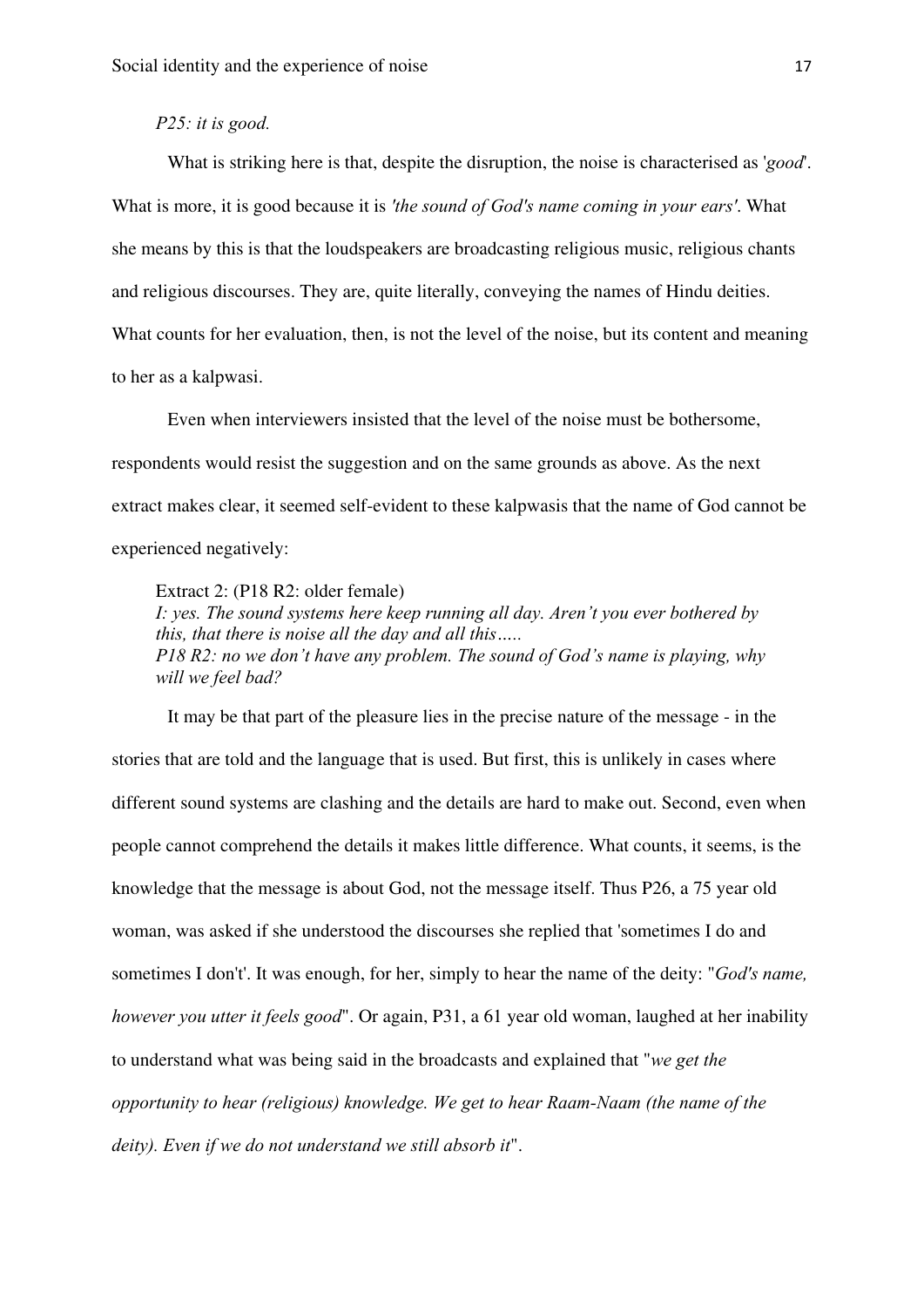Some respondents stressed the religious nature of the messenger as well as the

message. Thus P21 (a 60 year old woman) talked of her pleasure in hearing *'the voices of the saints*' - those holy individuals whose words are broadcast through the loudspeakers. Another respondent referred to a particular such speaker as 'the Babaji':

Extract 3: (P16: 57 yr old female) *I: So here, all around there is this noise which goes on all around here, how do you feel about it? The sound system in on always on, the Babaji and people like him are speaking and giving discourses P16: (interrupting) it feels good. When Babaji talks of good things, when he talks well, then I feel good* 

But messengers do not need to be particularly noteworthy. It is enough to be an

ordinary believer. In the extract below a contrast is drawn between a crowd of fellow

religious devotees intoning religious chants and a crowd of people in the city who have

nothing in common with each other (or the speaker) beyond being in the same place at the

same time:

Extract 4: (P10: 55 yr old male) *I: Ok, if we put it like this, there is one crowd at the railway station another crowd is of kalpwasis. P10: There is a crowd of the railway station, a crowd at the bus station, crowd of the Mela, yes. I: hmm P10: this, this, this is some sort of cultural crowd, you can call it a cultural crowd. You can't sleep all night, loudspeakers are blaring, there is noise. People are singing Lord Ram's name. The reciting of the Ramayana is going on. There are religious songs going on. All these things. I: What is the difference between the two? P10: that crowd is not social, it is personal. This is a social crowd. You can call* 

*it a social and cultural crowd. This is the difference. That is the crowd of necessity. Since people are passing through there is a crowd. Here, people stay put, we have to stay for one month, sing religious songs, Sita-Rama, Sita-Rama, Om Namah Shivay, this is what we have to do.* 

The contrast is not in terms of noise levels. If anything, the speaker is more explicit

about the racket at the Mela (e.g. '*blaring'* loudspeakers). Nor is it in terms of disruptiveness.

Again, if anything, the speaker is more explicit about the problems at the Mela ('you can't

sleep all night'). Rather, the contrast is in terms of meaning. Noise in the city is incidental.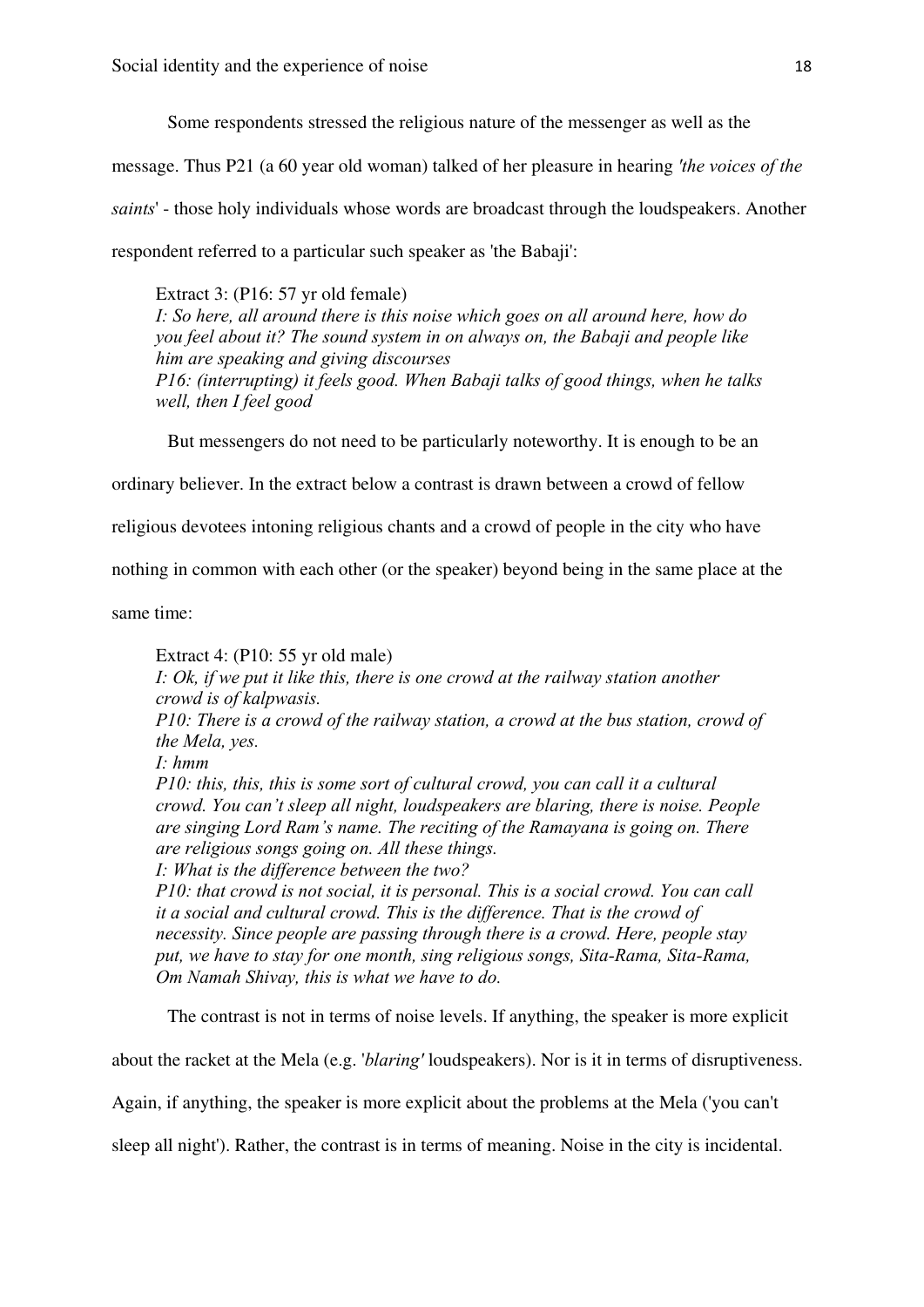Noise in the Mela has (religious) significance. But more than that, religious noise at the Mela is integral - necessary - to the event as a whole. It constitutes the event to the extent that, without it, the Mela would not be the Mela. There would be no point in coming. This is made explicit in the following extract (where P22 is joined by another, P22R2):

Extract 5: (P22: 51 yr old female) *P22: there is no disturbance for us I: no trouble? P22: no I: like there is this noise all the time, there is this crowd, people are coming P22: no. No disturbance P22R2: it feels so nice I: it feels so nice? P22: it is pure joy P22R2: you get darshan. There are discourses from morning to evening. This is pure joy. This is what we have come for, no? P22: religious songs play around the clock I: ok. If they didn't play religious songs and just play any other songs then you wouldn't like it? P22: no, no, then my heart would not be in it I: then you wouldn't? P22: no…* 

Thus far, our analysis of the interview material largely corroborates the findings of the experimental study. That is, positive evaluations of noise in the Mela are not tied to its physical intensity but rather to its social framing as denoting religion. We are not yet in a position to distinguish between explanations of this framing effect is terms of valence (i.e. the Mela and religion are seen positively, so is anything associated with them), in terms of consonance (i.e. religious noise which is consonant with the religious nature of the Mela is seen positively) or in terms of identity (i.e. those for whom the religious nature of the Mela is highly self-relevant view religious noise in the Mela positively). Nonetheless we have already encountered some pointers of relevance to this issue.

First, it is striking that our respondents, when voicing approval (or, at least, lack of disapproval) of loud noises, don't refer to just any of the noises that occur in the Mela. They don't mention public service announcement, the cries of traders or the sound of traffic. Rather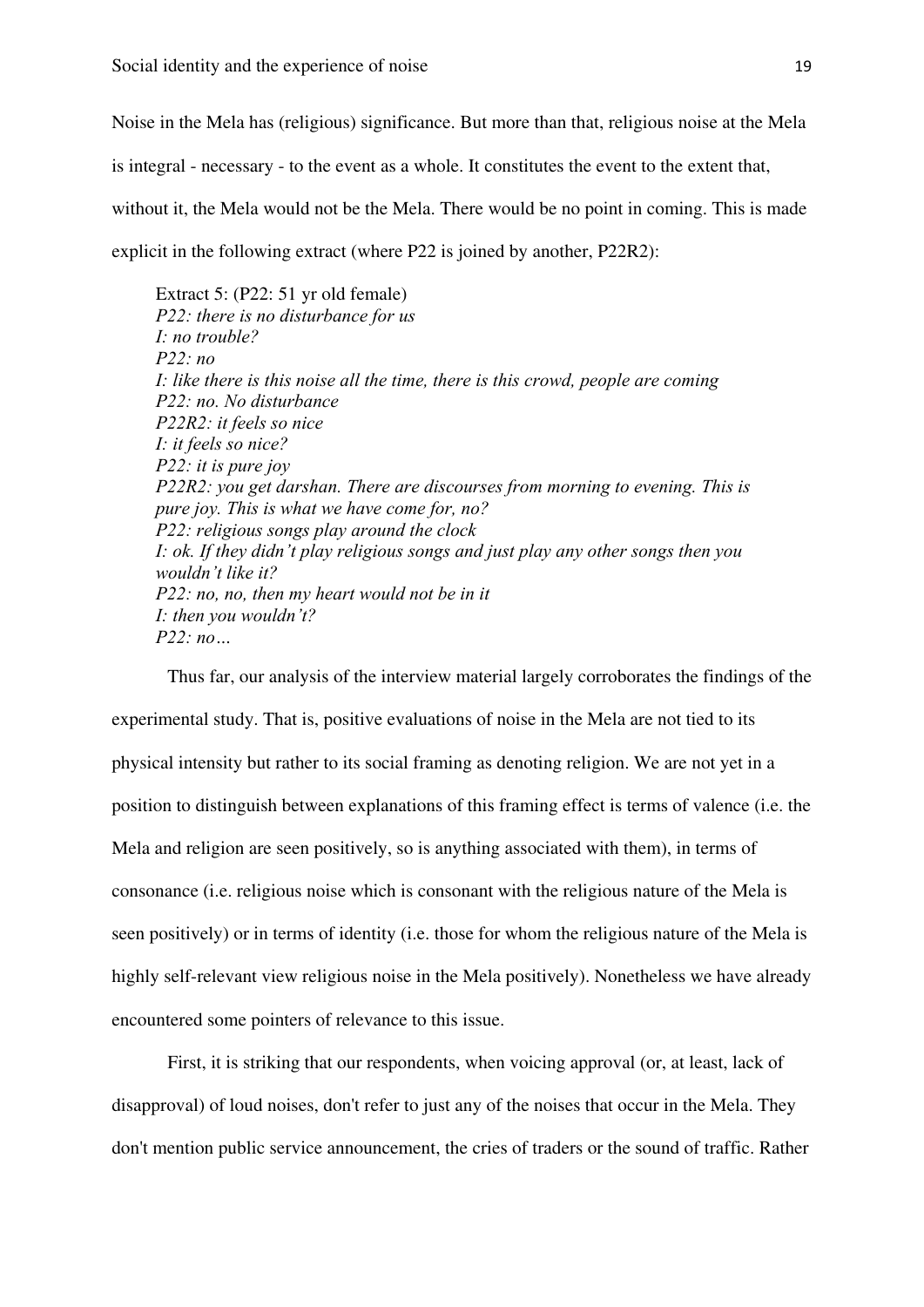they refer to religious noises. This suggests that the fact that a noise originates in the Mela or else is associated with the Mela is not enough to make it positive. Rather, it is critical that the noise is consonant with - or even constitutive of - the core religious dimension of the event.

Second, when, in extract 1, P25 expresses no concern about an ability to converse, or when, in extract 5, P22 says she is not disturbed by the noises because listening to religious discourses is what she has come for, it suggests that not just anyone in the Mela would be so positive. If one was a trader who relies on dialogue to sell one's wares, or if one were a service worker who had come to work rather than to listen to discourses, then the noise of the Mela might well be disruptive. In other words, kalpwasi identity, and the priorities associated with this identity, may well be critical to the significance associated with sounds (and hence the evaluations made of them). These are the issues which will concern us in the next two sections of the analysis.

*3.2.2 Distinguishing positive and negative noises:* We have concentrated above on the nature of positive evaluations of the noises at the Mela, That doesn't mean that there are no negative evaluations. Extract 6 provides one such instance:

#### Extract 6: (P20: 60 yr old female)

*I: OK auntie, the Mela is so crowded, there are so many different types of people here, and on the main bathing days it is particularly crowded and there is noise throughout the day. What is your experience regarding this? In other words, do you like it or do you P20: (interrupting) When it is extremely noisy I find it problematic I: OK you find it problematic P20: yes, when it is extremely noisy I find it problematic when we come to our camp where you are now, then we get some peace. I: ok…* 

*P20: so when we are here we feel like seeing, taking the name of God, seeing God, but when we will go to very noisy places , then your mind is a strange thing you know, it will wander here and there, for example, 'who is fighting there?', 'what is happening there? Let's go and see' and so on. So we go before sunrise to bathe.* 

At first glance, this may seem at odds with what we have shown and argued thus far.

For P20, the crowds at the Mela are aversive, their noise is intrusive and hence she seeks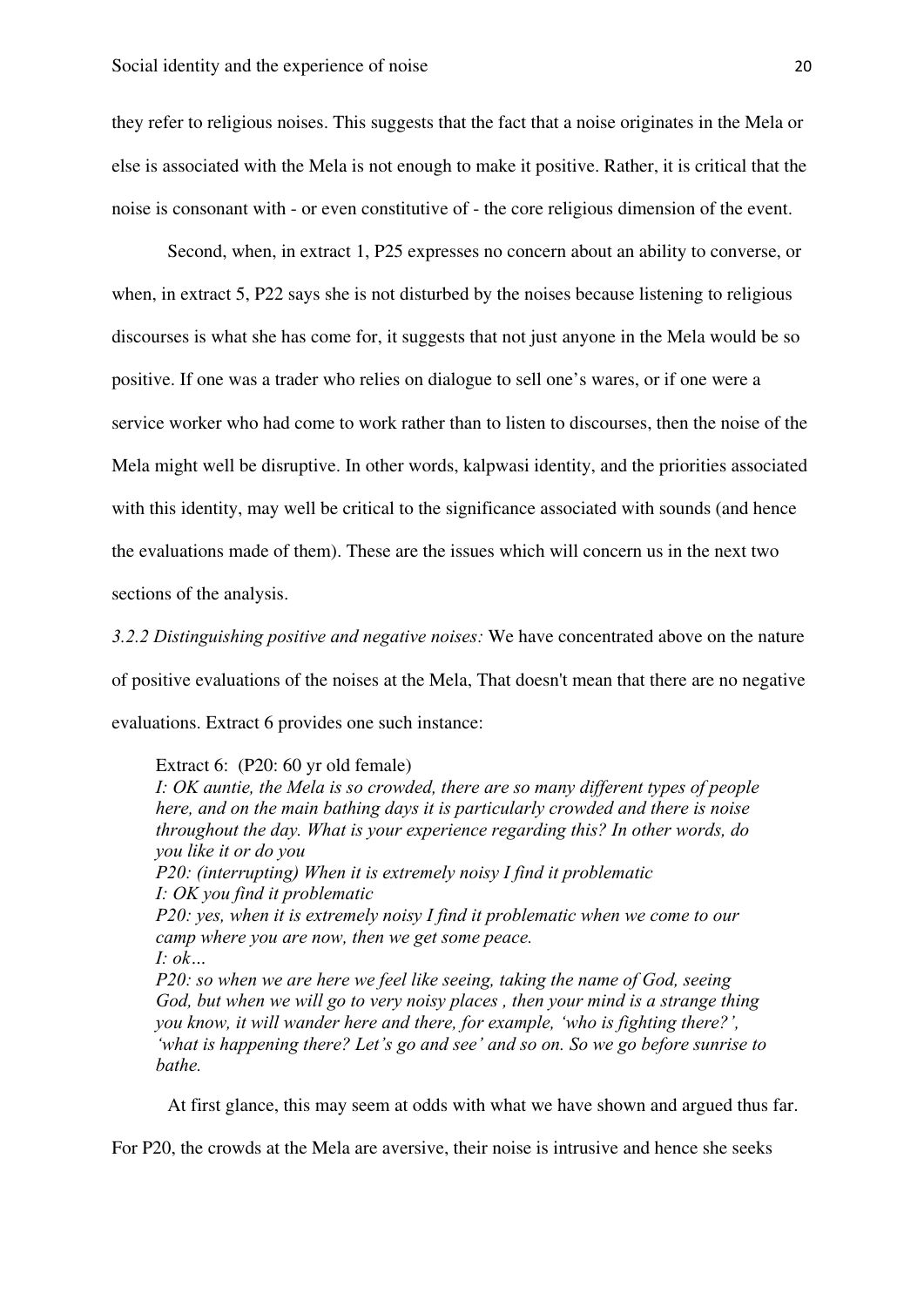actively to withdraw from such environments to the relative calm of the kalpwasi camp. However, in her last turn, it becomes clear that the types of noises she is referring to are very different to those which elicit approval in others. They are they noises associated with conflict or spectacle rather than devotion. They are sounds which distract from the ability to concentrate on religious experience and the aim of withdrawal is precisely to regain that ability. The ideas expressed in extract 6 are not opposed to those we have previously encountered. They represent the other side of the same coin. If noises that are consonant with religion and which facilitate religious practice are evaluated positively, so noises which are dissonant with religion and which compromise religious practice are evaluated negatively.

This can be seen with particular clarity by contrasting the next extract to extracts 1 to

5:

Extract 7: (P2: 53 yr old man)

*P2: now hurdles brother, every day! Sound systems go up. Forget about the crowd! Who knows what the government, now look this is government regulation. We kalpwasis have come here to pray not to listen to music. Now here they have fitted sound systems everywhere. We cannot concentrate for even one minute on our prayers. Now, we are not at such a stage that we are one with God, so disturbance is how shall I put it, being created by our government. The rest is… I: you mean to say the noise P2: (interrupts) this should not be put here. They can do what they like in their own places. Where there are kalpwasis they should be left to do their prayers! Now here they have put them everywhere and tell us, we cannot sleep nor can we do our prayers. Now if these by mistake (pause) there is so much noise, we speak so loudly, then it is fully disturbed!* 

Here, as before, the reference is specifically to the sounds broadcast from

loudspeakers. What is more, the songs referred to here are, musically, often almost indistinguishable from the religious songs referred to above. But the point is not what they sound like but what they denote. Secular music, whatever it sounds like, has no place in the Mela. It is opposed because it is alien and hence an intrusion – and it is noteworthy that P2 further underlines this by associating such music with an alien outgroup – the government. This chimes with the complaints of P12, a 65 year old man. He contrasts the past when the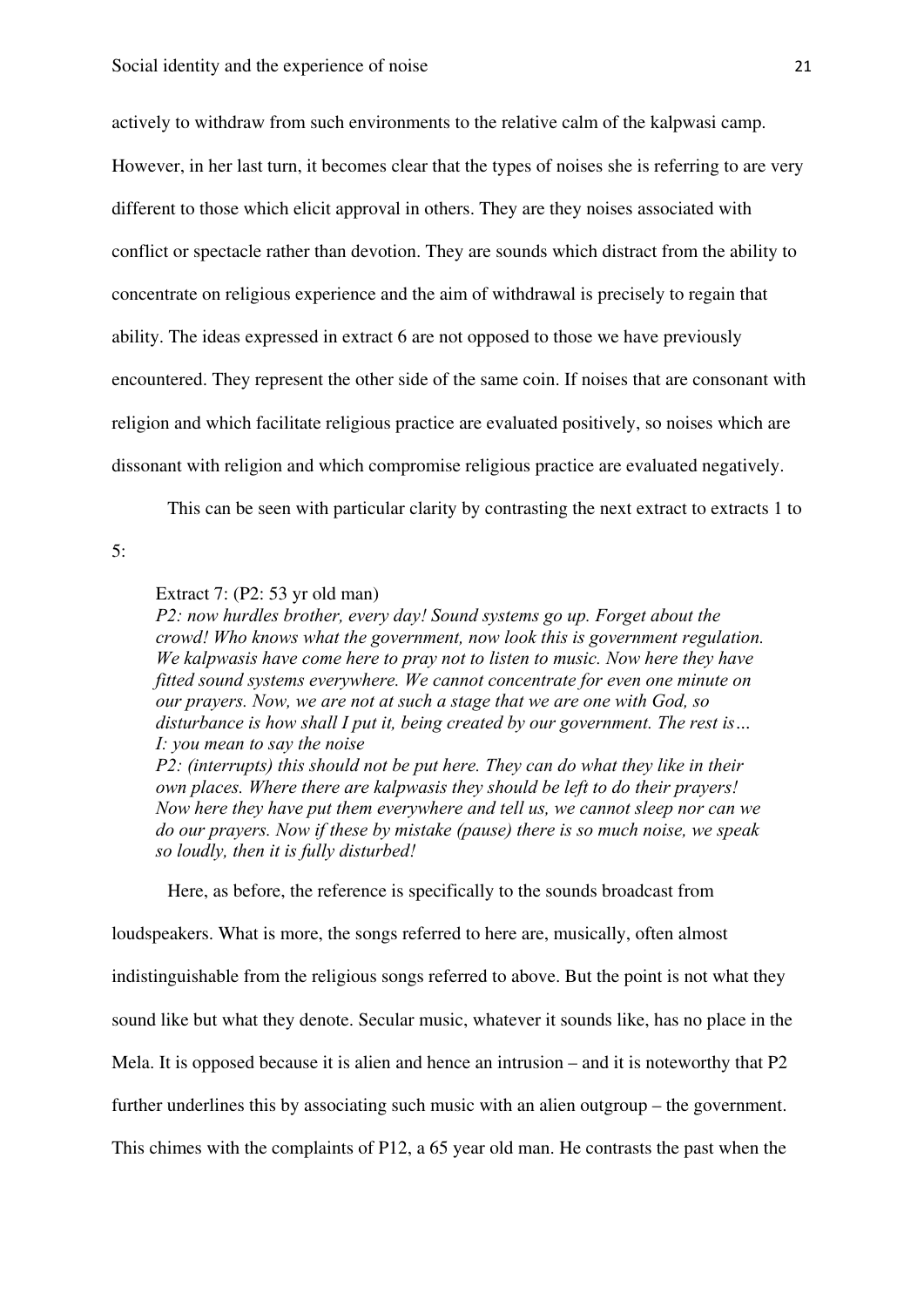Mela administration was in the hands of holy men –representative of the ingroup – to the present day control by political authorities. "*Now, it is nothing like it used to be*", he says. "*Now it is only commotion*". The word commotion beautifully summarises the way kalpwasis experience noise shorn of its religious meaning. Commotion is everything that kalpwasis seeks to avoid. It is the precise opposite of that spiritual serenity which they seek in the Mela.

By now, however, it should be clear not only that consonance with spiritual values is

critical to the evaluation of noise in the Mela, but also that this consonance is rooted in

kapwasi identity. In Extract 7 above, for instance, the speaker constantly expresses his

concerns in relation to group values and priorities: it is kalpwasis who have come to pray,

kalpwasis who cannot concentrate, kalpwasis who should be left their prayers. Let us finish

by making the relevance of identity to the experience of noise more explicit.

*3.2.3. Soundscapes and identity based practices.* One of the most eloquent descriptions of the place of noise in the experience of a kalpwasi is provided by P21:

Extract 8: (P21: 60 yr old female)

*P21: Watch the crowd of Mother Ganga, chanting 'Sita Ram' and moving along. After bathing when we light (the lamp) at the ghat, what comes out from our mouths? We start reading verses of Mother Ganga. There are so many loudspeakers hung up, people are moving along singing bhajans and all...hey Krishna Govind hare Murari, hey nath Naryan Vasudeva! (a line from a bhajan containing the names of Gods). It comes out automatically..... I: (interrupting) they're playing very loud P21: it comes out automatically I: It's so loud aunty, doesn't it hurt your ears? All the time it is being played so loud.* 

*P21: daughter this year, the volume is low. Don't know what Mayawati* [the current chief minister of the local Indian State of Uttar Pradesh] *has ordered..... I: (Laughs).* 

*P21: otherwise the place would be buzzing. Like right now you can smell the hawan (an incense) from each and every tent, look carefully you can I: (overlapping) yes* 

*P21: the environment around here becomes so beautiful.* 

At the start, people are defined in collective terms as *'the crowd of Mother Ganga*' -

the Ganges being a sacred river for all Hindus but particularly important to those pilgrims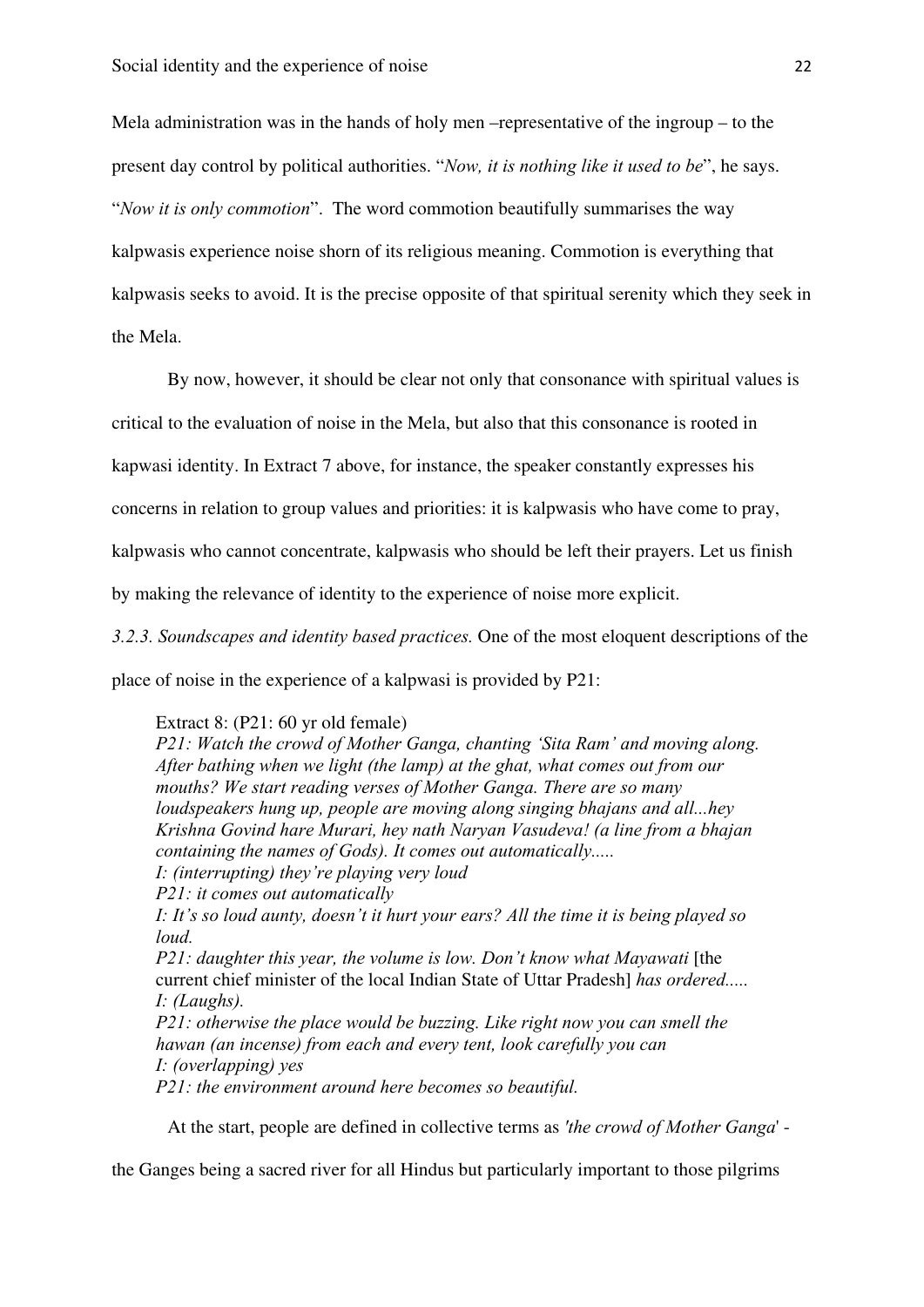who devote themselves to bathing twice a day in its waters over the whole month of the Mela. Subsequently she denotes the crowd, in which she herself is included, as '*we*'. There is never a reference to herself, or to anyone else, in individual terms. The experience she describes attaches to all members of the crowd by virtue of being kalpwasis.

Second, the noises she describes are both external and internal to the crowd. There is a consonance between the two and indeed the loudspeakers facilitate the religious chanting of crowd members. More than this, people cannot help but be drawn into singing the names of the Gods.

Third, the noise of the loudspeakers is not experienced as too loud. If there is any problem it is that they are not loud enough. There is another telling contrast here. If P2 in extract 7 accuses the government of being responsible for playing secular music too much, here P21 accuses the government (in the form of Mayawati, the State Chief Minister) of being responsible for playing religious music too softly!

Fourth and finally, the overall experience is one where everything - the sounds of music, the smells of incense, the sights of the Ganges, the chants of the crowd - coheres around religious prescriptions and hence provides an environment that is '*beautiful*'.

Putting all these elements together, we see how the noises of the Mela combine to form an overall soundscape. This is part of an immersive environment which allows people to become totally centred on kalpwasi spiritual practices and this is something that is experienced as highly positive. Social identity is central here. Indeed it is possible to reframe the above by saying that noise is evaluated less for its volume than for its ability to contribute to (or distract from) the ability of kalpwasis to enact their identities.

It is possible to take this argument one step further. Sometimes, sound (or rather, soundscapes) are not just part of an immersive environment. The soundscape is an immersive environment which drowns everything else out, which draws people totally into immediate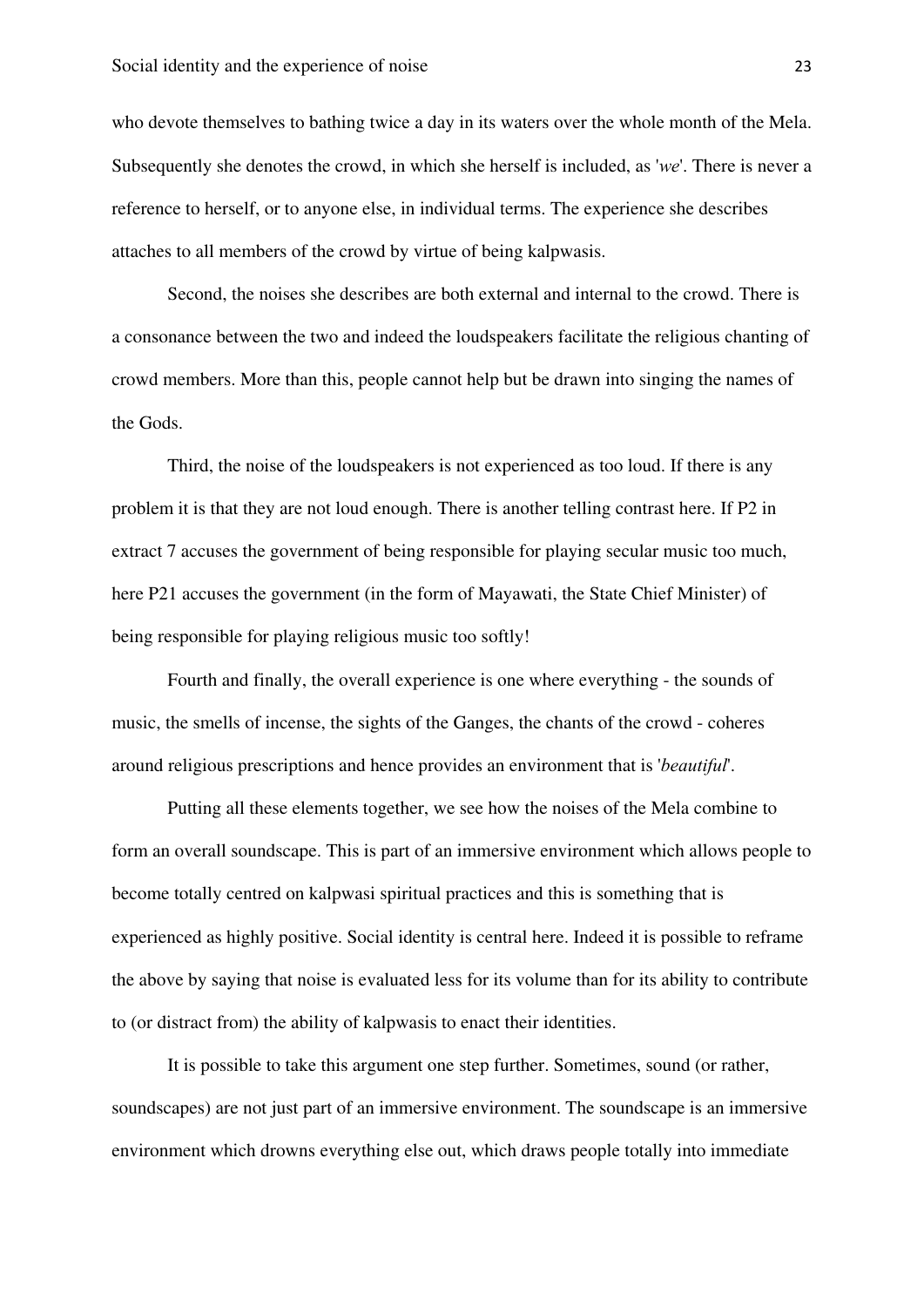religious experience and which excludes all else:

Extract 9: (P25: 60 yr old female) *P25: We feel good. We all move singing and playing instruments, those who know the song, join them in singing…. I: yes P25: we chant, we recite, whatever is on the sound system we join in. I: yes P25: it transforms the mind. We don't even remember our home, where we are. There is so much of noise (laughs).* 

Here, as in the previous extract, we can see the mirroring of the sounds from the loudspeakers and the sounds of the group (again referred to with the collective 'we' and not the individual 'I'). We see how people are drawn into participating in a collective religious practice. But in many ways this extract sums up the whole point of being a kalpwasi, which is to throw off one's worldliness, forget one's day to day concerns, and to devote oneself totally to spiritual activities - to become at one with the Gods. In this way, the manner in which people give meaning to noise in the Mela, and the way that they value it, is not only about its consonance with the religious nature of the Mela. It is intimately bound up with their identity as kalpwasis and their ability to be true kalpwasis.

## *3.3. Study two discussion*

This qualitative study both confirms and extends the findings of the experimental study. It shows quite clearly that evaluations of noise are not a function of its physical properties. After all, comparing extracts 7 and 8, we see that people can be irked by relatively muted sounds and experience very loud sounds as beautiful - complaining, if anything, that they are not loud enough! What is critical, then, is the social framing and the social significance of the noise.

By exploring in some depth the meaning and significance of noise in the lives of our respondents we can go some way towards elucidating how this framing works and distinguishing between the roles of valence, consonance and social identity. The first and most obvious point is that 'valence' seems an inadequate explanation of how people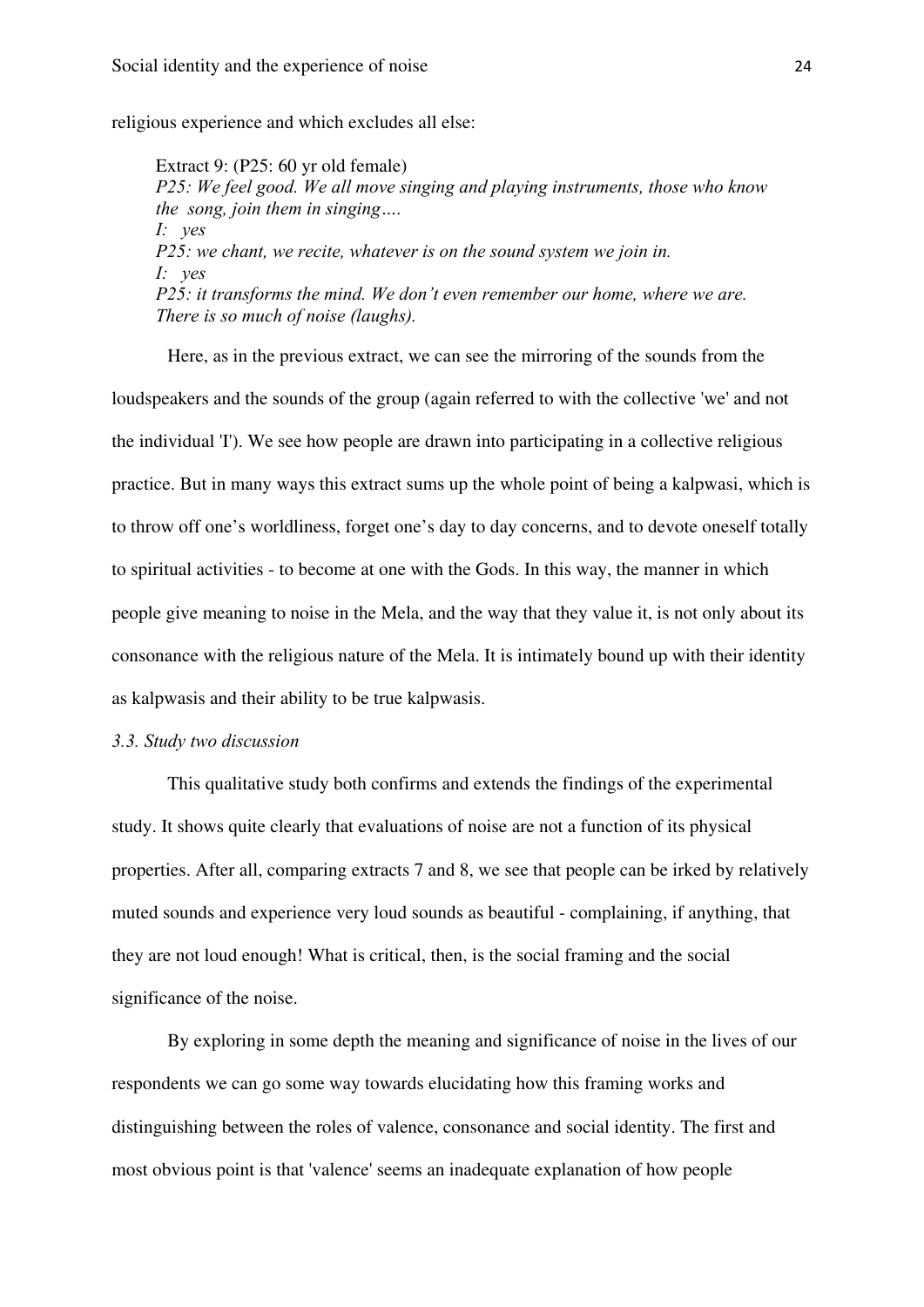experience and evaluate noise. Just being associated with the Mela is not enough. Many sounds in the Mela are seen as intrusive, they are seen negatively and (as we saw in extract 6) people try and get away from them. What is important is whether the sounds are consonant with the religious meaning of the Mela. Indeed much of what we have uncovered could be summarised in the simple phrase 'religious, good; secular, bad'.

However, perhaps most interestingly, our analysis points to the importance of social identity processes. That is, it is not consonance between the nature of noise and the religious meaning of the Mela that is important, so much as consonance between the nature of noise and the religious meaning of the Mela *for kalpwasis*. But here, it is important to stress that (kalpwasi) social identity is not just about ideas and beliefs, but also about actions and social practices. Our evidence suggests that noise is evaluated in terms of whether it compromises or facilitates the ability of kalpwasis to enact their identity. If it compromises, it is seem as intrusive and irksome. If it facilitates, it is not seen as intrusive but as beautiful.

One important caveat is in order. Unlike the experimental study, the rich interview material allows us to explore the dynamics (specifically, the identity dynamics) which are implicated in evaluations of noise. However, like the experimental study, our interviews are limited to kalpwasis. Thus we are not able to provide comparative data or explore the different ways in which those with different identities evaluate sound. From what we have found here, we would hypothesise that the market trader, the service worker and the tourist, as a function of their specific beliefs, values and practices, would evaluate the sounds of the Mela in different ways.

#### **4. General discussion**

The Mela is truly a cacophonous event. The sheer volume of noise, its multiple sources and its persistence throughout the days and nights suggest at first glance that we could expect reactions of annoyance and stress. Yet, as both of our studies show, this turbulent stream of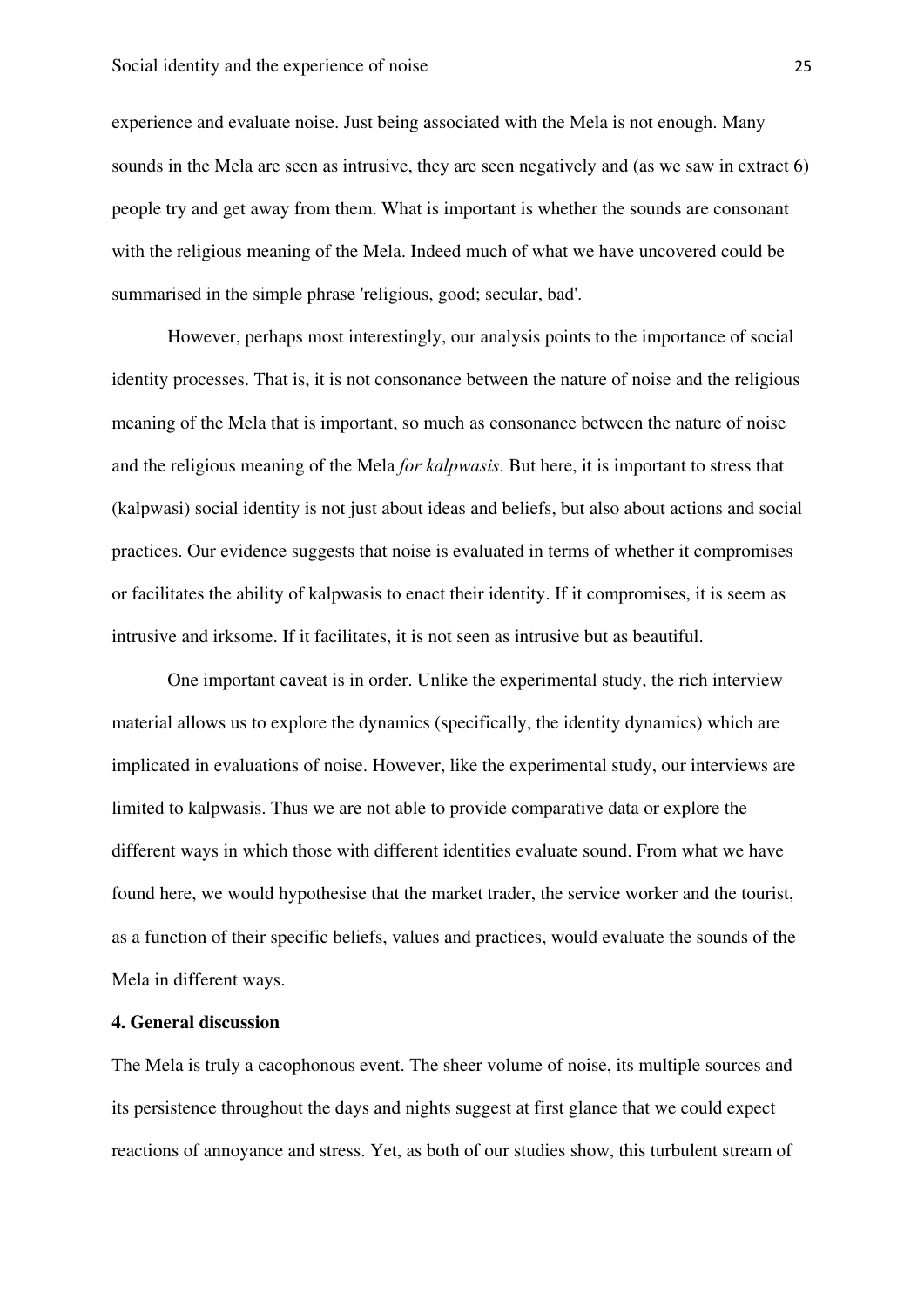noise is not perceived as overwhelming or as indiscriminately invasive or irritating. Indeed it is often experienced as positive, blissful and serene. This paradox is at odds with much conventional research into noise perception and so has potentially wider implications for the understanding of the social nature of sensory experience.

On first inspection, the reason for this positive experience could be argued to be located in the particularities of this event and its attendees. To be sure, there is much evidence, reported here and elsewhere (e.g. Tewari et al., 2013; Pandey et al., 2013), that this collectivity has strong norms of cooperation, social support and helping behaviour which no doubt make the endurance of the uncomfortable environment easier. But our analysis indicates that our respondents actively discriminate between different noises, reacting positively to some and negatively towards others, independently of the intensity or persistence of the noises themselves. In other words, pilgrims' reactions to noise depended on some perceived quality of the sound. Consequently, there is evidently much more going on here than straightforward desensitization or resilience to an environmental stressor.

We found our participants to report an array of complex and nuanced responses to different noises. Again we might provide a simplified explanation, that the pleasantness of the experience might relate to the objective quality of the noise, so perhaps clear speech or melodious music was evaluated more positively than screeching sound systems or blaring loudspeakers. However, as our experiment succinctly demonstrates through the use of a single mélange of sounds attributed to different sources, it is the perceived origins of the noise rather than its absolute qualities that affect the experience of the pilgrim.

Our interview study goes on to demonstrate that the key determinant of whether a noise is perceived as positive or negative, is its fit with the pilgrim's ideals and expectations of the Mela. Noises which were deemed appropriate to the Mela such as the religious songs and discourses were reportedly experienced positively (regardless of sound quality) while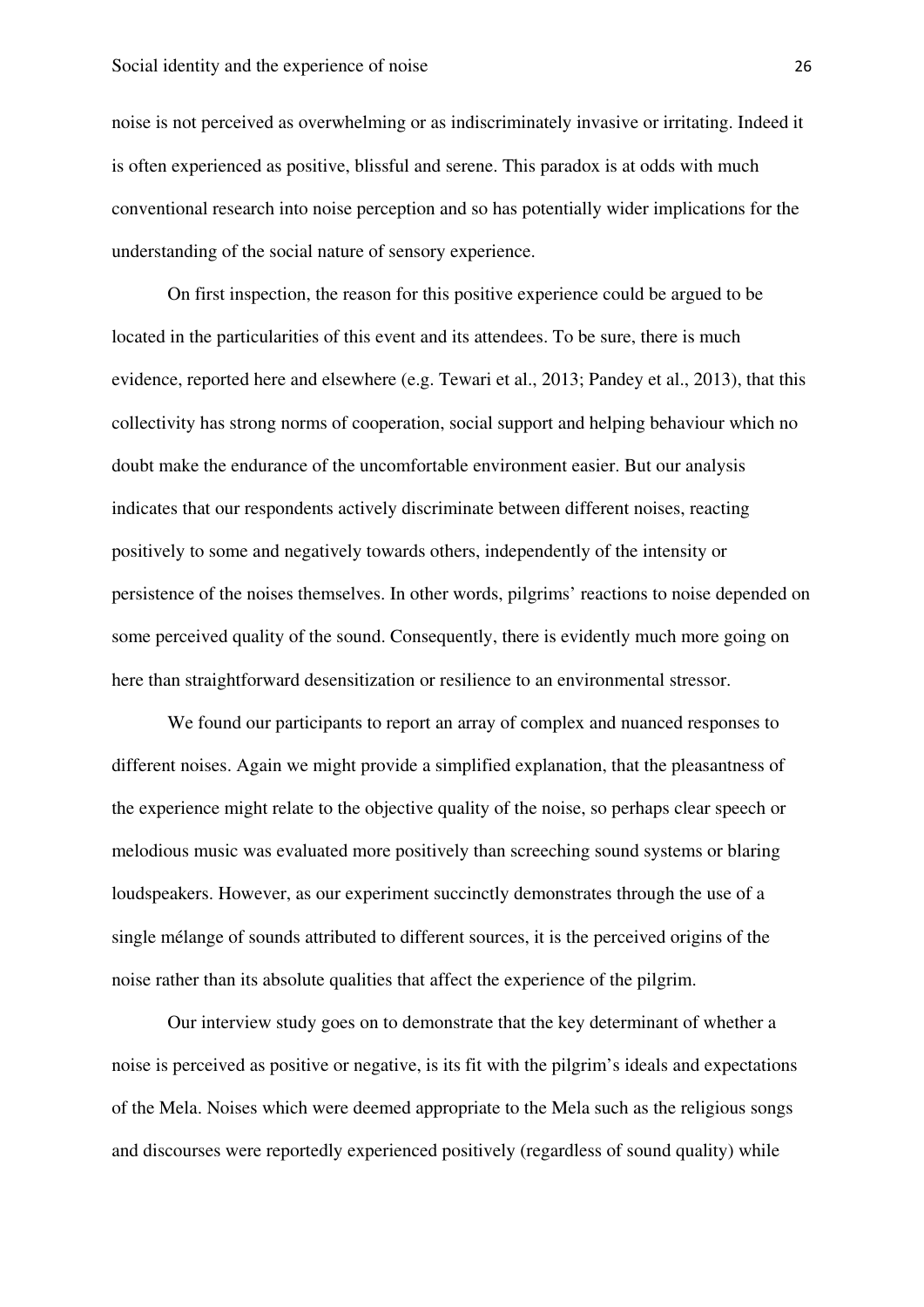those viewed as intrusive or alien to the Mela, such as political broadcasts, were reported as intrusive and aversive. Crucially though, our data demonstrate that this was more than simply a positive evaluation of the Mela as a sacred place. Noise was always interpreted in relation to the purpose of the Mela, the religious experience of the attendees or the religious practices which kalpwas entails. In a manner akin to the way in which total immersion in a media environment has been found to heighten the enjoyment of cognitive and emotional engagement or 'transportation' (Green & Brock, 2000; Green Brock & Kaufman, 2004), our pilgrims sometimes reported being swept away by the noise and of forgetting themselves in the overwhelming sensation. From this perspective, the very scale and ubiquity of noise at the Mela may be in itself an identity-enhancing experience.

Of course our argument would be strengthened by examination of the experiences of non-kalpwasis, including day bathers and those who provide services and sell goods at this event. Theoretically, we would expect these people to fare less well in this noisy environment. Indeed, our work elsewhere demonstrates that non-kalpwasis typically respect pilgrims for their distinctive ability to tolerate the harsh conditions of the Mela (Pandey et al., 2013). Yet still, a systematic analysis of the experiences of non-pilgrims would shed further light upon how cacophony impacts upon those with low identification or those outside of the pilgrim group.

However on the basis of our present findings, we argue that our results contribute to the literature on the perception and experience of environmental noise in three broad ways. First, our findings build on the growing body of sociological and anthropological literature which suggests that the perception of sound is shaped by meanings attributed to it and in turn is demonstrably context-dependent (Atkinson, 2007; Bijsterveld, 2008; Erlmann, 2004; Samuels, Meintjes, Ochoa & Porcello, 2010; Thompson, 2002). In particular, framing noise as coming from the Mela environment affords a more positive experience of this cacophony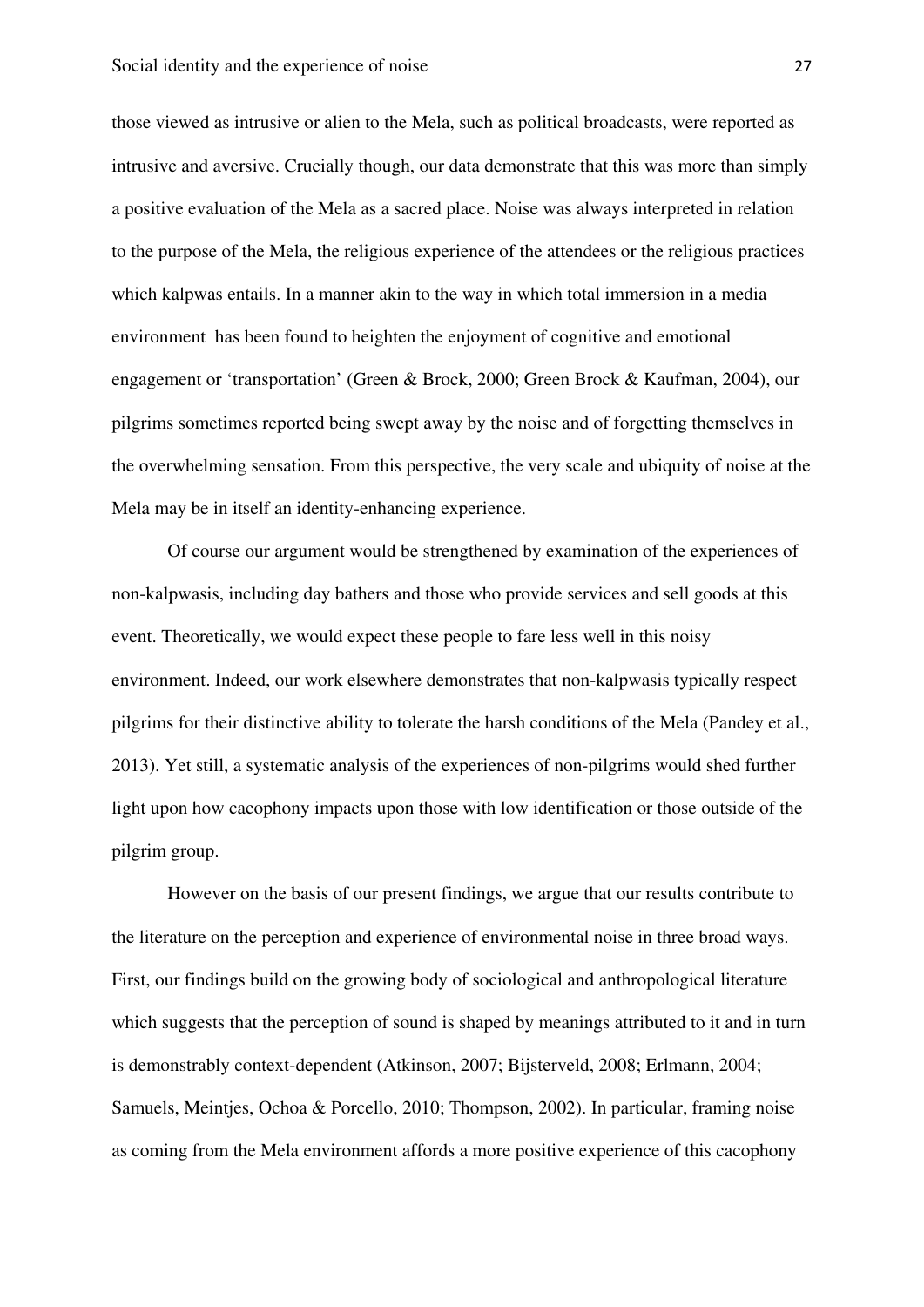than does a framing in terms of the city. Second, this experience appears to be identity-based and collective in nature. While there is individual variability in the reports of the positivity of the noise at the Mela this is systematically rendered meaningful by pilgrims though reference to their collective experience as pilgrims. Third, the experience of sound for some participants appears to be bound up in the expression and enactment of this identity. Sound is the medium as well as the milieu of identity practice for these pilgrims.

More generally from a social identity perspective, this collective enactment of identity through the creation and experience of sound mirrors recent developments in the theorizing of 'collective self-objectification' (CSO) in crowd psychology (Drury, Cocking, Beale, Hanson, & Rapley, 2005; Drury & Reicher, 2005). This phenomenon occurs when the identity of the crowd is felt to be made real through the actions of the crowd members such as protesting, taking control of a territory or simply celebrating their identity. Such experiences of CSO have been found to enhance the experience of collective participation and to predict a strengthening of group identity as well as future participation in collective events. In the present instance it would appear that the internalized social identity of the pilgrims is felt to be sonically projected onto the environment and it would appear that, for a short while at least, the world is constituted by the sound of pilgrims' own being. This sonic phenomenon of course bears closer scrutiny, especially in the light of the rich traditions of collective vocal performance in the Mela as well as the great many crowd experiences which facilitate a similar sensory experience - from football chanting (Thrills, 1988), music concerts (Moore, 2007), marching bands (Jarman, 1997) and singing in the workplace (Korczynski, Pickering, Robertson & Jones 2005) to the wide variety of religious services and celebrations which have collective noise-making as a central focus. On the basis of our evidence here, we can suggest that such soundscapes which operate to create a soundscape of one's own social identity are likely to afford a rich vein of further inquiry.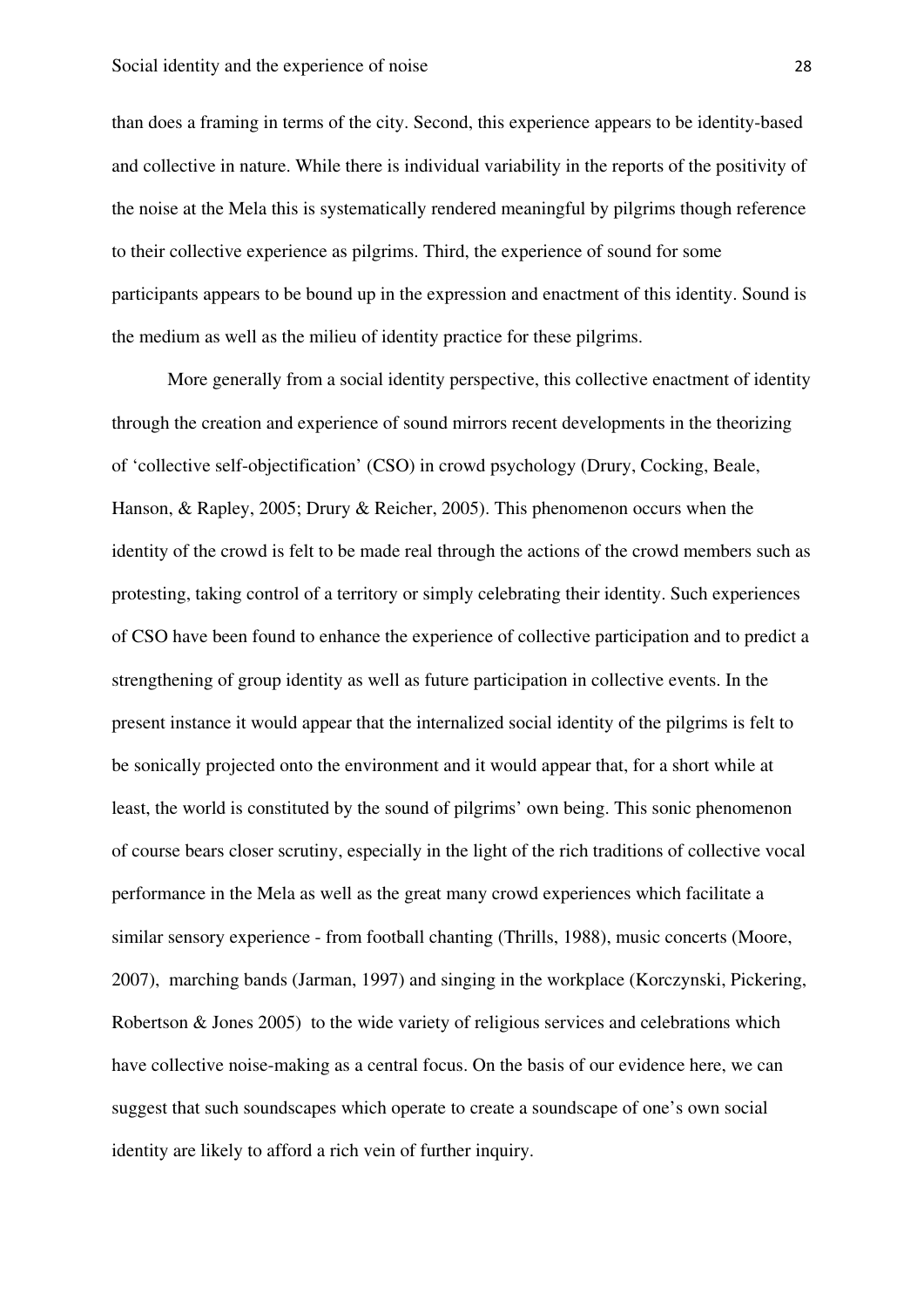#### **References**

- Atkinson, R. (2007). Ecology of Sound: The Sonic Order of Urban Space**.** *Urban Studies, 44 (10)*, 1905-1917. doi:10.1080/00420980701471901
- Bailey, P. (1996). Breaking the sound barrier: A historian listens to noise. *Body & Society*, *3,* 49–66. doi:10.1177/1357034X96002002003
- Bijsterveld, K. (2008). *Mechanical Sound: Technology, Culture and Public problems of Noise in the Twentieth Century.* Cambridge, MA: The MIT Press.
- Braun, V., & Clarke, V. (2006). Using thematic analysis in psychology. *Qualitative Research in Psychology, 3*, 77-101. doi:10.1191/1478088706qp063oa
- Cassidy, C., Hopkins, N., Levine, M., Pandey, J., Reicher, S., & Singh, P. (2007). Social identity and collective behaviour: Some lessons from Indian research at the Magh Mela at Prayag. *Psychological Studies, 52,* 286–293.
- Cohen, S., Evans, G. W., Stokols, D., & Krantz, D. S. (1986). *Behavior, health, and environmental stress.* New York: Plenum.
- Connell, J., & Gibson, C. (2004). World music: Deterritorializing place and identity. *Progress in Human Geography*, *28*(3), 342-361. doi:10.1191/0309132504ph493oa
- Drury, J., Cocking, C., Beale, J., Hanson, C., & Rapley, F. (2005). The phenomenology of empowerment in collective action. *British Journal of Social Psychology*, *44*(3), 309- 328. doi:10.1348/014466604X18523
- Drury, J., & Reicher, S. (2005). Explaining enduring empowerment: A comparative study of collective action and psychological outcomes. *European Journal of Social Psychology, 35,* 35–58. doi:10.1002/ejsp.231
- Erlmann, V. (Ed.). (2004). *Hearing Cultures: Essays on Sound, Listening, and Modernity*. Oxford: Berg.

Evans, G.W., (2001). Environmental stress and health. In: Baum, A., Revenson,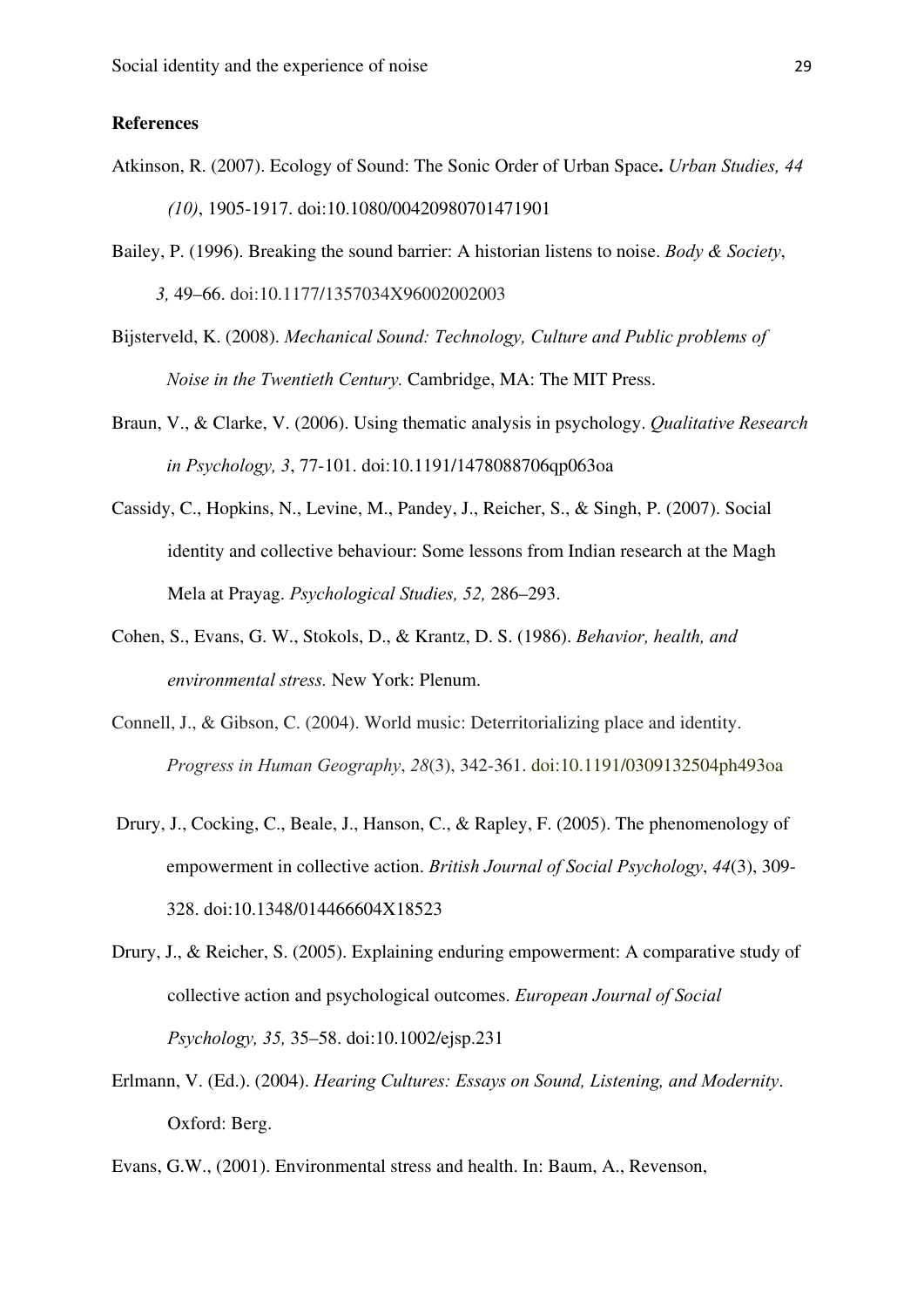T., Singer, E. (Eds.), *Handbook of Health Psychology* (pp. 365–385). Erlbaum, Mahwah, NJ.

- Evans, G., & Cohen, S. (1987). Environmental stress. In D. Stokols, & I. Altman (Eds.), *Handbook of Environmental Psychology* (pp. 571–610). New York: Wiley.
- Evans, G. W., & Kantrowitz, E. (2002). Socioeconomic status and health: The potential role of environmental exposure risk. *Annual Review of Public Health*, *23*, 303–331. doi:10.1146/annurev.publhealth.23.112001.112349
- Fields, J. M. (1993). ''Effect of Personal and Situational Variables on Noise Annoyance in Residential Areas,'' *Journal of the Acoustical Society of America*, *93*, 2753–63. doi:10.1016/j.jsv.2005.11.034
- Green, M.C., & Brock, T.C. (2000). The Role of Transportation in the Persuasiveness of Public Narratives. *Journal of Personality and Social Psychology 79*(5), 701–21. doi:10.1037/0022-3514.79.5.701
- Green, M.C., Brock, T.C. & Kaufman, G.E. (2004). Understanding Media Enjoyment: The Role of Transportation into Narrative Worlds. *Communication Theory, 14*(4), 311–27. doi:10.1111/j.1468-2885.2004.tb00317.x
- Gidlof-Gunnarsson, A. Ohrstrom, E. (2007). Noise and well-being in urban residential environments: the potential role of perceived availability to nearby green areas. *Landscape and Urban Planning, 83*,115–126, doi:10.1016/j.landurbplan.2007.03.003
- Guski, R.*,* Felscher-Suhr U., & Schuemer, R. (1999).The concept of noise annoyance: how international experts see it. *Journal of Sound and Vibration, 223*, 513–27*.* doi: 10.1006/jsvi.1998.2173.
- Hicks, C. L., von Baeyer, C. L., Spafford, P. A., van Korlaar, I., & Goodenough, B. (2001). The Faces Pain Scale-Revised: toward a common metric in pediatric pain measurement. *Pain*, *93*(2), 173. doi:10.1016/S0304-3959(01)00314-1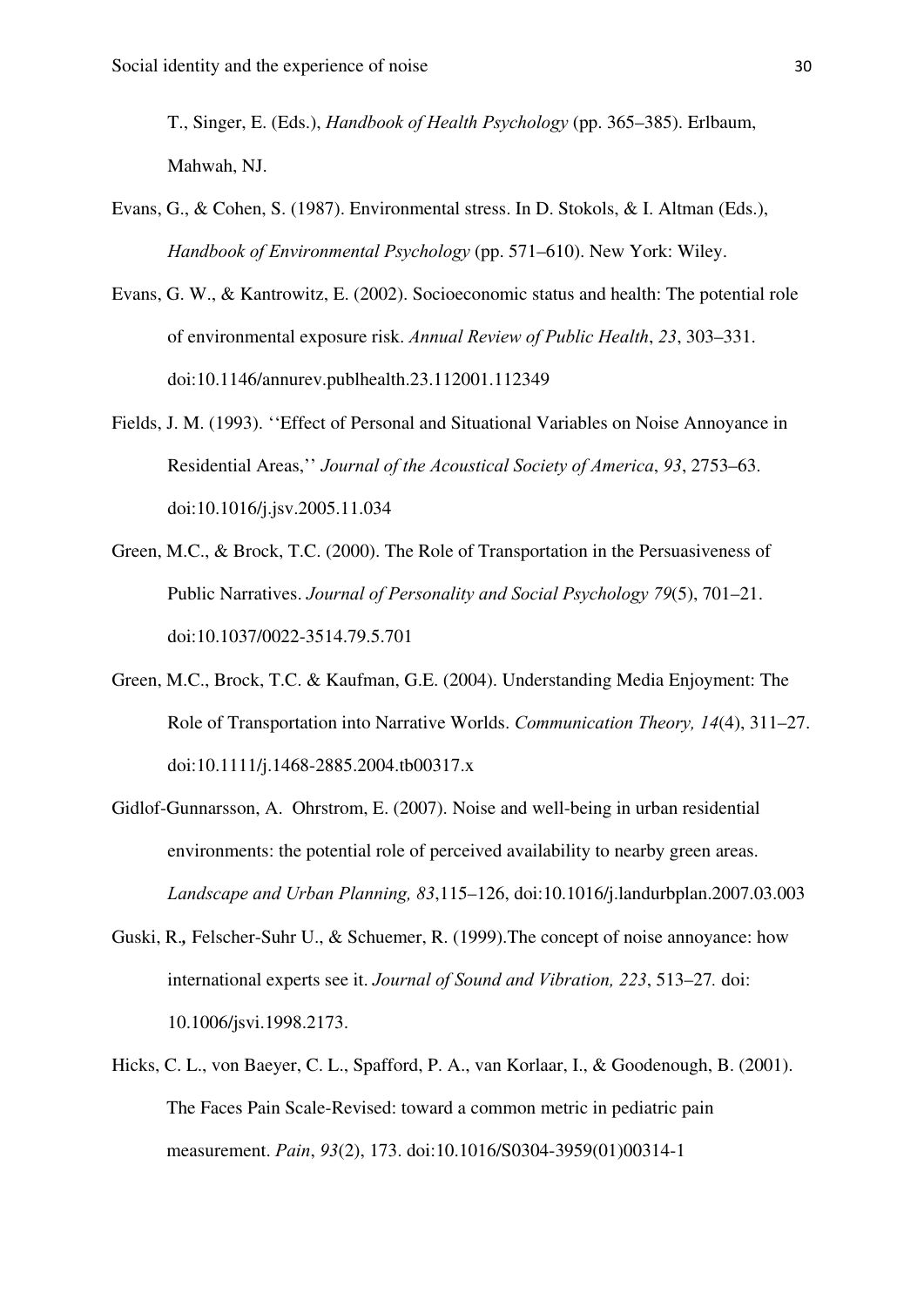- Jarman, N. (1997). *Material Conflicts: Parades and Visual Displays in Northern Ireland.* Oxford: Berg.
- Job, R. F. S. (1988). Community response to noise: A review of factors influencing the relationship between noise exposure and reaction. *Journal of the Acoustical Society of America*, *83*, 991–1001. doi:10.1121/1.396524.
- Korczynski, M., Pickering, M., Robertson E., & Jones K. (2005). 'We sang ourselves through that war!' Woman, music and factory work in world war two. *Labour History Review, 70* (2), 185-214. doi:10.1179/096156505X53618
- Kroesen M., Molin, E.J.E., & van Wee, B. (2011). Policy, personal dispositions and the evaluation of aircraft noise. *Journal of Environmental Psychology, 31* (2) 147-157. doi:10.1016/j.jenvp.2010.09.004
- Leather, P., Beale, D., & Sullivan, L. (2003). Noise, psychosocial stress and their interaction in the workplace. *Journal of Environmental Psychology*, *23* (2), 213–222. doi:10.1016/S0272-4944(02)00082-8
- Lepore, S. J., & Evans, G. H. (1996). Coping with multiple stressors in the environment. In M. Zeidner, & N. S. Endler (Eds.), *Handbook of Coping* (pp. 350–377). New York: Wiley.
- Ljungberg J.K., & Neely, G. (2007). Stress, subjective experience and cognitive performance during exposure to noise and vibration. *Journal of Environmental Psychology, 27* (1), 44–54. doi:10.1016/j.jenvp.2006.12.003
- Maclean, K. (2008). *Pilgrimage and power: the Kumbh Mela in Allahabad, 1765-1954*. Oxford University Press, USA.
- Moore, R. (2007). Friends Don't Let Friends Listen to Corporate Rock: Punk as a Field of Cultural Production. *Journal of contemporary ethnography*, *36* (4), 438-474. doi: 10.1177/0891241607303520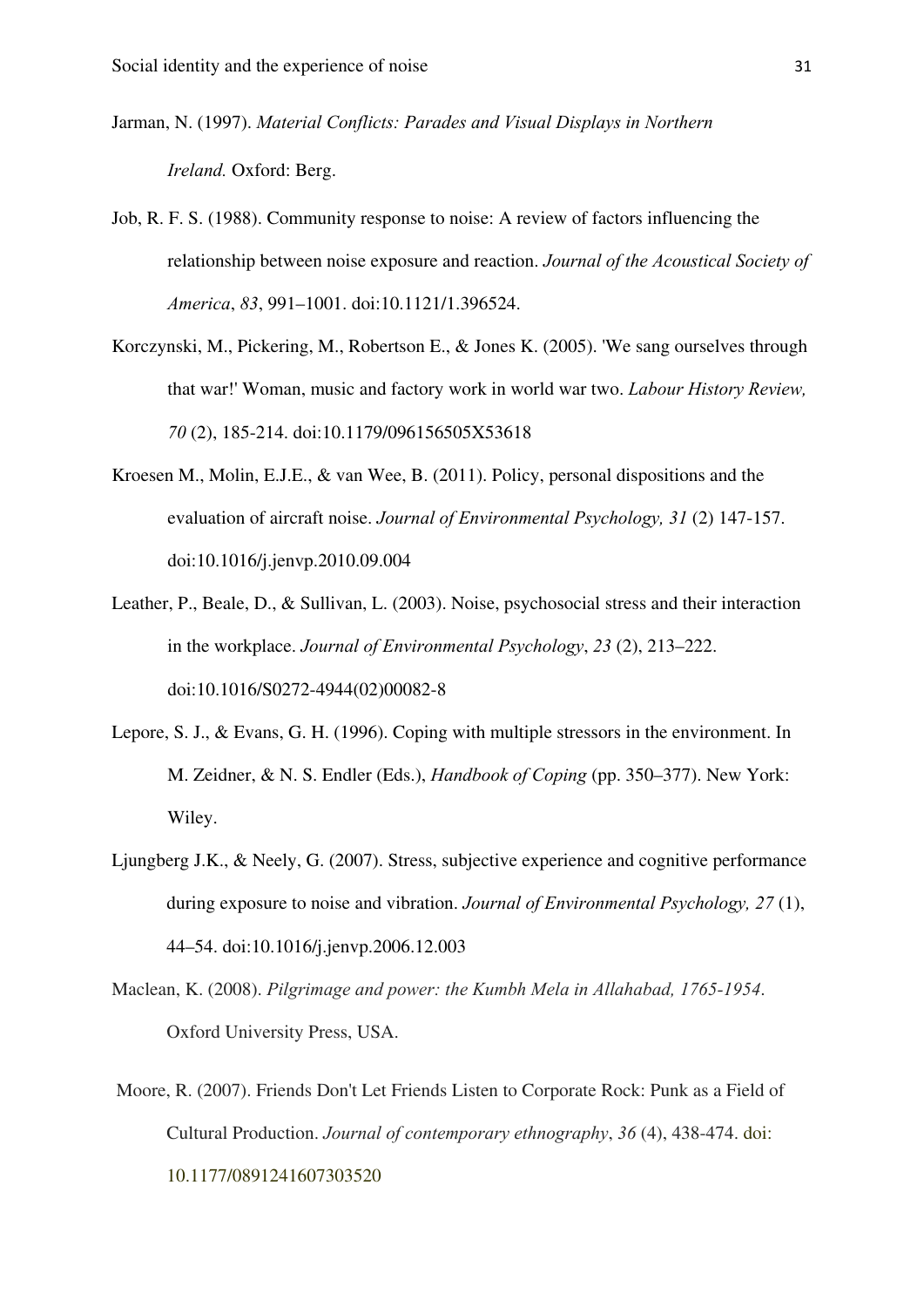- Pandey, K., Stevenson, C., Hopkins, N., Reicher, S. & Shankar, S. (2013). Cold Comfort at the Magh Mela: Social identity processes and physical hardship. Manuscript submitted for publication.
- Passchier-Vermeer, W., & Passchier, W. F. (2000). Noise exposure and public health. *Environmental Health Perspectives Supplements*, *108*(1), 123–131.

Prayag Magh Mela Research Group (2007). Living the Magh Mela at Prayag: Collective identity, collective experience and the impact of participation in a mass event. *Psychological Studies (Special Issue on the Social Psychology of Collectivity), 52*, 293-301.

- Samuels, D. W., Meintjes, L., Ochoa, A. M., & Porcello, T. (2010). Sounded Anthropology. *Annual Review of Anthropology, 39*, 329–345. doi: 10.1146/annurev-anthro-022510- 132230
- Stansfeld S., & Matheson M.P. (2003). Noise pollution: non-auditory effects on health. *British Medical Bulletin, 68,* 243–257. doi: 10.1093/bmb/ldg033
- Stansfeld, S., Haines, M., & Brown, B. (2000). Noise and health in the urban environment. *Reviews of Environmental Health*, *15*, 43–82. doi: 10.1515/REVEH.2000.15.1-2.43
- Tewari, S., Khan, S., Hopkins, N., Srinivasan, N., & Reicher, S. (2012). Participation in Mass Gatherings Can Benefit Well-Being: Longitudinal and Control Data from a North Indian Hindu Pilgrimage Event. *PloS one*, *7(10),* e47291.
- Thompson, E. (2002). *The soundscape of modernity: architectural acoustics and the culture of listening in America, 1900-1933*. Cambridge, MA: MIT Press.
- Thrills, A. (1988). *You're not singing anymore: A riotous celebration of football chants and the culture that spawned them*. London: Ebury Press.

Tully, M. (2001). *The Kumbh Mela.* Delhi: Indica.